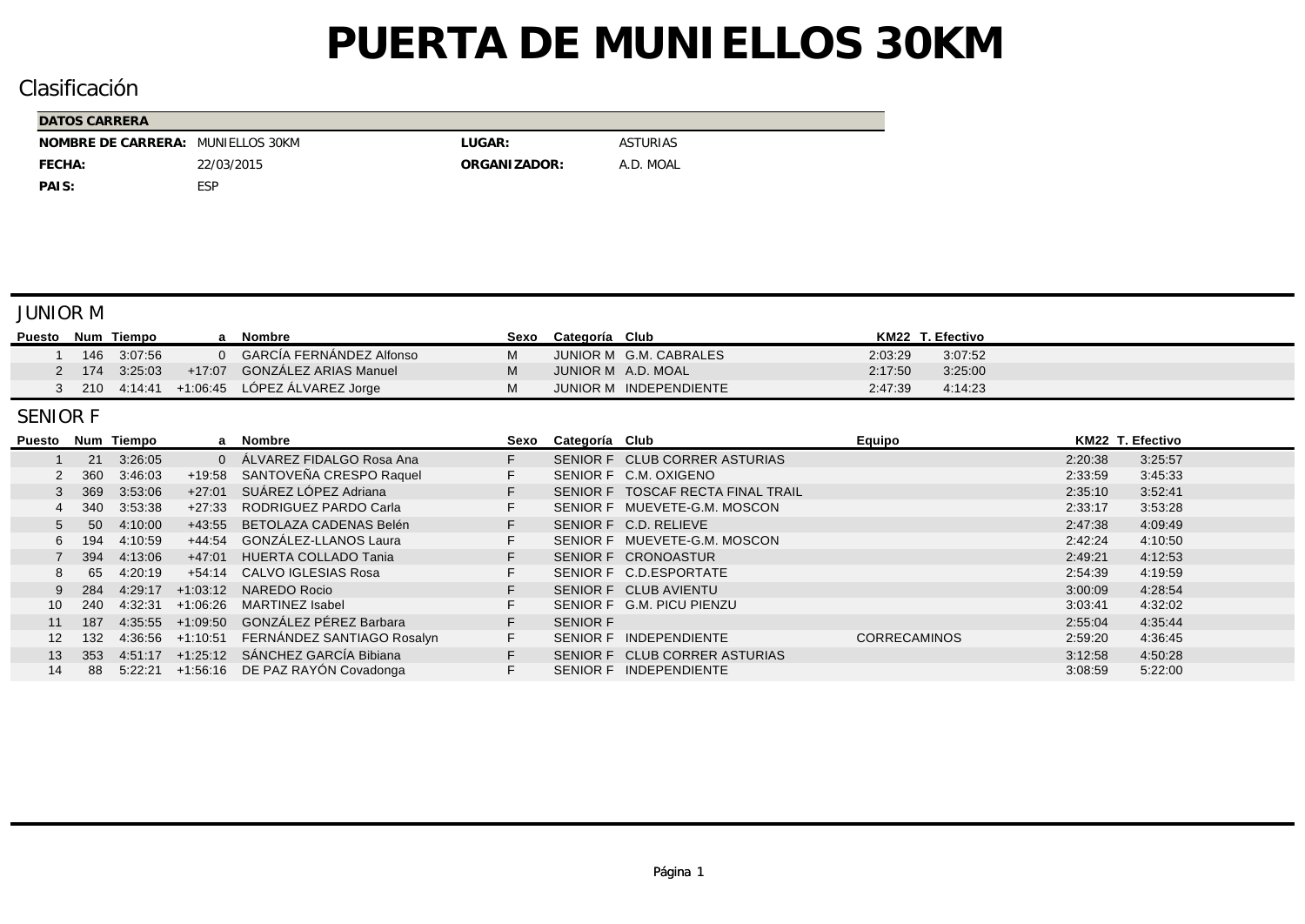## Clasificación

| <b>DATOS CARRERA</b>              |            |               |                 |
|-----------------------------------|------------|---------------|-----------------|
| NOMBRE DE CARRERA: MUNIELLOS 30KM |            | LUGAR:        | <b>ASTURIAS</b> |
| FECHA:                            | 22/03/2015 | ORGANI ZADOR: | A.D. MOAL       |
| PAIS:                             | ESP        |               |                 |

| <b>Puesto</b> |                | Num Tiempo | a              | <b>Nombre</b>                       | Sexo | Categoría Club                           | Equipo                       |         | KM22 T. Efectivo |
|---------------|----------------|------------|----------------|-------------------------------------|------|------------------------------------------|------------------------------|---------|------------------|
|               |                | 14 2:43:20 | $\overline{0}$ | ÁLVAREZ ÁLVAREZ Ruben               | M    | SENIOR M MUEVETE-G.M. MOSCON             |                              | 1:52:26 | 2:43:20          |
|               | 120            | 2:45:44    | $+2.24$        | <b>FERNANDEZ DIEZ Victor</b>        | М    | SENIOR M G.M. PEÑA SANTA                 |                              | 1:53:24 | 2:45:44          |
| -3            | 286            | 2:47:01    |                | +3:41 NAVIA ZAFRA Borja             | M    | SENIOR M A.D. MOAL                       |                              | 1:53:22 | 2:47:00          |
|               | 291            | 2:53:06    | $+9:46$        | OBAYA FERNANDEZ Santiago            | М    | <b>SENIOR M CLUB AVIENTU</b>             |                              | 1:55:38 | 2:53:06          |
| 5             | 290            | 2:53:06    | $+9:46$        | <b>OBAYA FERNANDEZ Samuel</b>       | М    | SENIOR M CLUB AVIENTU                    |                              | 1:57:35 | 2:53:06          |
| 6             | 64             | 2:53:33    | $+10:13$       | <b>CALDERON PRESA Xuan</b>          | М    | <b>SENIOR M CLUB AVIENTU</b>             | <b>AVIENTU SOLORUNNERS</b>   | 1:57:22 | 2:53:33          |
|               | 96             | 2:54:45    | $+11:25$       | DOMINGUEZ BOLAÑOS Javier            | M    | SENIOR M INDEPENDIENTE                   |                              | 1:58:06 | 2:54:42          |
| 8             | 344            | 2:57:26    | $+14:06$       | <b>ROZADA CAMBLOR Paulo</b>         | М    | SENIOR M C.D. PICU DUBIL                 |                              | 1:59.58 | 2:57:23          |
|               | 13             | 2:58:16    | $+14:56$       | <b>ALVAREZ ALONSO Francisco</b>     | M    | SENIOR M CANGAS DE ONIS ATLETISMO        |                              | 2:01:29 | 2:58:14          |
| 10            | 11             | 2:58:37    | $+15:17$       | ALONSO GÓMEZ David                  | М    | <b>SENIOR M</b>                          |                              | 2:01:54 | 2:58:35          |
| 11            | 181            | 3:00:15    | $+16.55$       | GONZALEZ FERNANDEZ Angel Argimiro   | M    | SENIOR M TEAM SPORT SPIRIT               |                              | 2:02:48 | 3:00:13          |
| 12            | 208            | 3:02:18    | $+18:58$       | <b>LIMA GUTIERREZ David</b>         | M    | SENIOR M G.M. PEÑA SANTA                 |                              | 2:02:37 | 3:02:14          |
| 13            | 82             | 3:04:08    | $+20:48$       | <b>CORRALES GUTIERREZ Guillermo</b> | M    | SENIOR M INDEPENDIENTE                   |                              | 2:05:00 | 3:04:07          |
| 14            | 275            | 3:04:38    | $+21:18$       | <b>MONTES SUAREZ Juan Antonio</b>   | M    | <b>SENIOR M CLUB AVIENTU</b>             | A FUEGO SOLORUNNERS          | 2:02:22 | 3:04:31          |
| 15            | 69             | 3:06:27    | $+23:07$       | <b>CAMBLOR SANCHEZ Jose Luis</b>    | M    | SENIOR M C.D. RELIEVE                    |                              | 2:03:40 | 3:06:25          |
| 16            | 285            | 3:06:49    | $+23:29$       | NAVIA LÓPEZ Ricardo                 | М    | <b>SENIOR M</b>                          | <b>TEBONGO</b>               | 2:08:33 | 3:06:44          |
| 17            | 301            | 3:07:38    | $+24:18$       | PÈREZ ÁLVAREZ Guillermo             | M    | SENIOR M C.D. RELIEVE                    |                              | 2:00:35 | 3:07:36          |
| 18            | 398            | 3:08:05    | $+24:45$       | PRENDES GONZALEZ Enrique            | М    | SENIOR M G.M. PEÑA MEA                   |                              | 2:05:56 | 3:08:01          |
| 19            | $\overline{7}$ | 3:08:29    | $+25:09$       | <b>ALIJA GARCIA Julian</b>          | M    | SENIOR M C.D. AGUJA DE SOBIA             |                              | 2:06:28 | 3:08:21          |
| 20            | 36             | 3:09:44    | $+26:24$       | <b>ARIJITA SANCHEZ Marcos</b>       | M    | SENIOR M C.D. RELIEVE                    |                              | 2:06:17 | 3:09:44          |
| 21            | 26             | 3:10:27    | $+27:07$       | ALVAREZ RODRIGUEZ Alberto           | M    | SENIOR M C.M. OXIGENO                    |                              | 2:09:38 | 3:10:23          |
| 22            | 78             | 3:12:13    | $+28:53$       | CASTAÑON DÍAZ Carlos                | M    | SENIOR M G.M. REINO ASTUR                |                              | 2:11:51 | 3:12:09          |
| 23            | 140            | 3:12:13    | $+28.53$       | <b>GANTES DE DIEGO Ivan</b>         | M    | SENIOR M CAFES TOSCAF-GMEA               |                              | 2:11:45 | 3:12:07          |
| 24            | 336            | 3:12:24    | $+29:04$       | RODRIGUEZ GUTIERREZ Miguel Angel    | М    | <b>SENIOR M</b>                          | <b>CLUB XENTE CORRENDERA</b> | 2:10:59 | 3:12:21          |
| 25            | 324            | 3:14:09    | $+30:49$       | <b>REMIS FERNANDEZ Rafael</b>       | M    | SENIOR M G.M. CABRALES                   |                              | 2:12:46 | 3:14:06          |
| 26            | 185            | 3:15:27    | $+32:07$       | <b>GONZÁLEZ MONGES Luis Mariano</b> | М    | SENIOR M C.D.ESPORTATE                   |                              | 2:09:20 | 3:15:18          |
| 27            | 23             | 3:15:45    | $+32:25$       | ALVAREZ MIRANDA Joaquin             | М    | SENIOR M G.M. REINO ASTUR                |                              | 2:12:43 | 3:15:41          |
| 28            | 42             | 3:16:35    | $+33:15$       | <b>BATALLA MIER Alejandro</b>       | М    | SENIOR M S.M. CENTRO ASTURIANO DE OVIEDO |                              | 2:15:28 | 3:16:32          |
| 29            | 144            | 3:17:07    | $+33:47$       | GARCÍA DE LAS HERAS José María      | M    | <b>SENIOR M CRONOASTUR</b>               |                              | 2:16:54 | 3:16:35          |
| 30            | 161            | 3:17:12    | $+33:52$       | GARCIA RODEIGUEZ1143 Alfredo        | M    | SENIOR M C.D.ESPORTATE                   |                              | 2:16:43 | 3:17:03          |
| 31            | 130            | 3:18:38    | $+35:18$       | FERNANDEZ RIBAYA Pablo              | M    | SENIOR M INDEPENDIENTE                   |                              | 2:17:54 | 3:18:34          |
| 32            | 190            | 3:19:06    | $+35:46$       | GONZÁLEZ RODRÍGUEZ Fernando         | M    | <b>SENIOR M CLUB AVIENTU</b>             | AVIENTU SOLORUNNERS          | 2:17:39 | 3:19:00          |
| 33            | 46             | 3:19:10    | $+35:50$       | BERDASCO REY Míguel Angel           | M    | SENIOR M A.D. LAS XANAS                  |                              | 2:12:52 | 3:18:59          |
| 34            | 71             | 3:20:10    | $+36:50$       | <b>CANO SANTIAGO Alfonso</b>        | M    | <b>SENIOR M</b>                          | <b>INTELLIGENT INTERVAL</b>  | 2:13:44 | 3:20:08          |
|               |                |            |                |                                     |      |                                          |                              |         |                  |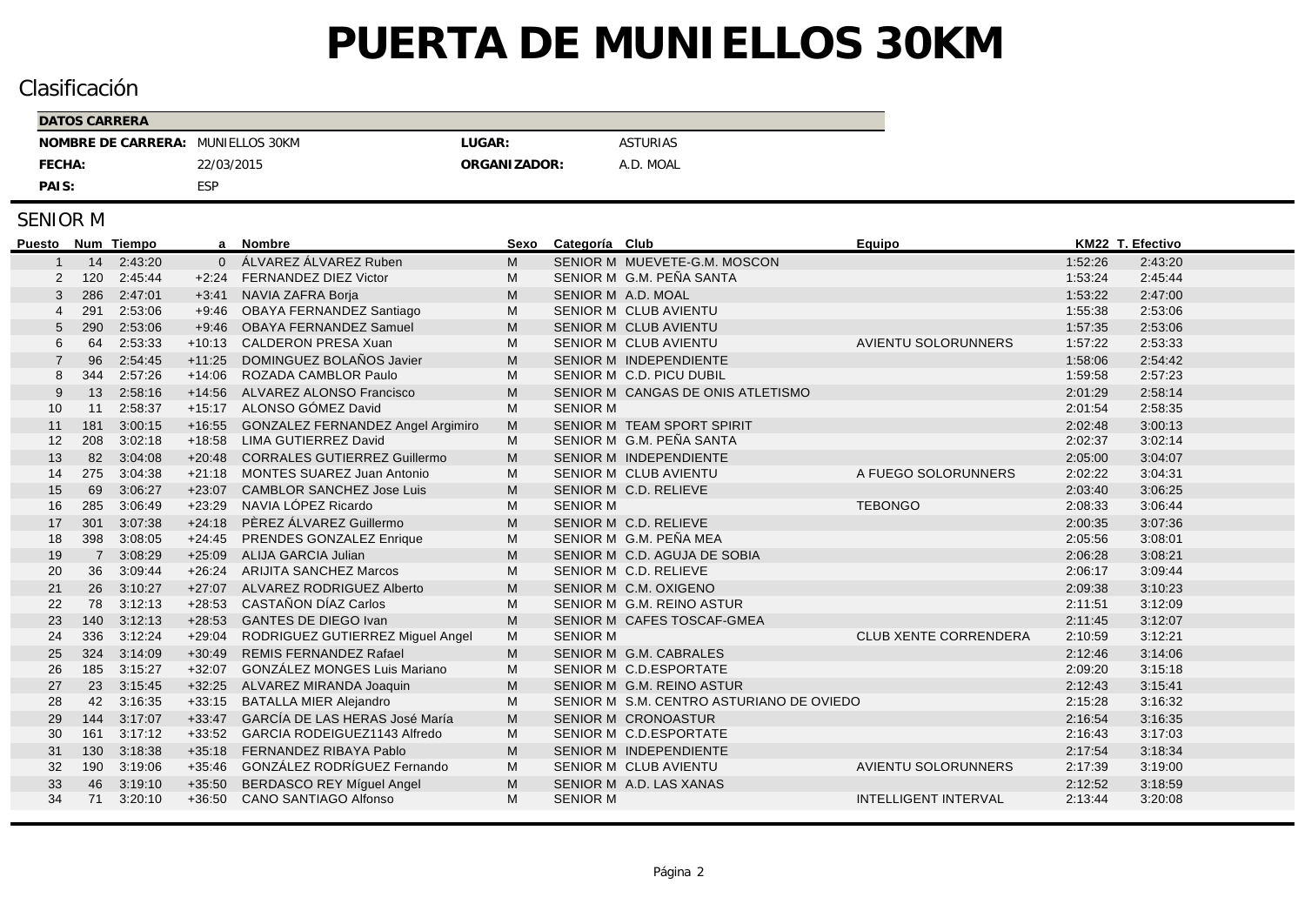## Clasificación

| <b>DATOS CARRERA</b> |                |              |                 |
|----------------------|----------------|--------------|-----------------|
| NOMBRE DE CARRERA:   | MUNIELLOS 30KM | LUGAR:       | <b>ASTURIAS</b> |
| FECHA:               | 22/03/2015     | ORGANIZADOR: | A.D. MOAL       |
| PAIS:                | ESP            |              |                 |

| Puesto |     | Num Tiempo | a        | Nombre                                     | Sexo | Categoría Club  |                                          | Equipo                       | KM22 T. Efectivo |         |
|--------|-----|------------|----------|--------------------------------------------|------|-----------------|------------------------------------------|------------------------------|------------------|---------|
| 35     | 269 | 3:20:16    | $+36:56$ | MERA PEREZ Ivan                            | м    |                 | SENIOR M CLUB CORRER ASTURIAS            |                              | 2:14:02          | 3:20:04 |
| 36     | 32  | 3:20:40    | $+37:20$ | <b>APARICIO SANCHEZ Gorka</b>              | М    |                 | <b>SENIOR M CLUB AVIENTU</b>             | <b>AVIENTU SOLORUNNERS</b>   | 2:17:19          | 3:20:36 |
| 37     | 196 | 3:21:51    | $+38:31$ | GUTIÉRREZ ASCARIZ Pablo                    | M    |                 | SENIOR M TEAM SPORT SPIRIT               |                              | 2:14:08          | 3:21:47 |
| 38     | 118 | 3:22:25    | $+39:05$ | FERNANDEZ COCHO Carlos                     | М    |                 | SENIOR M XATOS DEL NALON                 |                              | 2:18:47          | 3:22:12 |
| 39     | 312 | 3:23:06    | $+39:46$ | PIQUERO ALVAREZ Francisco Javier           | M    |                 | <b>SENIOR M CLUB AVIENTU</b>             | <b>AVIENTU SOLORUNNERS</b>   | 2:16:34          | 3:23:04 |
| 40     | 138 | 3:23:42    | $+40:22$ | <b>FONSECA CANO David</b>                  | M    |                 | SENIOR M CLUB CORRER ASTURIAS            |                              | 2:18:04          | 3:23:33 |
| 41     | 244 | 3:23:45    | $+40:25$ | MARTINEZ ALVAREZ Alejandro                 | М    | <b>SENIOR M</b> |                                          | <b>CORRIENDO X MORCIN</b>    | 2:22:54          | 3:23:24 |
| 42     | 165 | 3:23:47    | $+40:27$ | GAVILÁN SÁNCHEZ Adrián                     | М    |                 | SENIOR M TOSCAF RECTA FINAL TRAIL        |                              | 2:17:16          | 3:23:42 |
| 43     | 104 | 3:24:04    | $+40:44$ | ESTEVEZ SANTOS Javier                      | М    |                 | SENIOR M INDEPENDIENTE                   |                              | 2:14:34          | 3:24:00 |
| 44     | 84  | 3:24:11    | $+40:51$ | COTO HERNÁNDEZ Rubén                       | М    |                 | SENIOR M C.D.ESPORTATE                   |                              | 2:12:39          | 3:24:01 |
| 45     | 172 | 3:24:19    | $+40:59$ | <b>GONZALEZ ALVAREZ Carlos</b>             | М    |                 | SENIOR M MUEVETE-G.M. MOSCON             |                              | 2:14:42          | 3:24:13 |
| 46     | 392 | 3:24:42    | $+41:22$ | <b>ZAPICO RICAURTE Jesus</b>               | M    |                 | SENIOR M G.M. REINO ASTUR                |                              | 2:11:50          | 3:24:35 |
| 47     | 216 | 3:24:49    | $+41:29$ | <b>LOPEZ MARTINEZ German</b>               | M    |                 | SENIOR M G.M. REINO ASTUR                |                              | 2:15:36          | 3:24:41 |
| 48     | 315 | 3:25:00    | $+41:40$ | PLAZA VALLINA Mique                        | М    |                 | <b>SENIOR M CLUB AVIENTU</b>             | <b>AVIENTU SOLORUNNERS</b>   | 2:15:32          | 3:24:56 |
| 49     | 387 | 3:25:05    | $+41:45$ | <b>VIEIRA TERESA Alberto</b>               | M    |                 | <b>SENIOR M CRONOASTUR</b>               |                              | 2:08:54          | 3:25:02 |
| 50     | 234 | 3:25:20    | $+42:00$ | <b>MARTIN CADENAS Daniel</b>               | М    |                 | SENIOR M C.D. RELIEVE                    |                              | 2:14:21          | 3:25:17 |
| 51     | 265 | 3:25:40    | $+42:20$ | MENÉNDEZ GONZÁLEZ Sergio                   | М    | <b>SENIOR M</b> |                                          |                              | 2:18:46          | 3:25:37 |
| 52     | 160 | 3:25:41    | $+42:21$ | <b>GARCÍA RAMOS Aberto</b>                 | M    |                 | <b>SENIOR M CLUB AVIENTU</b>             | <b>AVIENTU SOLORUNNERS</b>   | 2:19:29          | 3:25:35 |
| 53     | 235 | 3:26:22    | $+43:02$ | <b>MARTÍN CARRILLO Jonathan</b>            | M    |                 | SENIOR M C.D. RELIEVE                    |                              | 2:19:07          | 3:26:13 |
| 54     | 173 | 3:26:34    | $+43:14$ | GONZALEZ ALVAREZ Isaac J.                  | М    |                 | SENIOR M S.M. CENTRO ASTURIANO DE OVIEDO |                              | 2:19:09          | 3:26:22 |
| 55     | 137 | 3:26:35    | $+43:15$ | FLOREZ DE LA SIERRA David                  | M    |                 | SENIOR M INDEPENDIENTE                   |                              | 2:21:02          | 3:26:15 |
| 56     | 346 | 3:27:35    | $+44:15$ | RUBIO SANCHEZ Adrian                       | М    |                 | SENIOR M XATOS DEL NALON                 |                              | 2:17:46          | 3:27:27 |
| 57     | 232 | 3:27:54    | $+44:34$ | <b>MARNOTES RODRIGUEZ Francisco Javier</b> | M    | <b>SENIOR M</b> |                                          | <b>CLUB ALPINO MANZANEDA</b> | 2:22:11          | 3:27:23 |
| 58     | 341 | 3:28:55    | $+45:35$ | RODRÍGUEZ PÉREZ David                      | M    |                 | SENIOR M C.D. RELIEVE                    |                              | 2:20:04          | 3:28:51 |
| 59     | 53  | 3:29:00    | $+45:40$ | <b>BLANCO SUAREZ David</b>                 | M    |                 | SENIOR M G.M. PEÑA MEA                   |                              | 2:22:35          | 3:28:49 |
| 60     | 47  | 3:29:05    | $+45.45$ | BERGUÑO MENENDEZ David                     | М    |                 | SENIOR M INDEPENDIENTE                   |                              | 2:23:48          | 3:28:44 |
| 61     | 141 | 3:29:42    | $+46:22$ | <b>GARCIA ARGÜELLES Francisco</b>          | M    |                 | SENIOR M CLUB AVIENTU                    |                              | 2:19:13          | 3:29:42 |
| 62     | 149 | 3:30:44    | $+47:24$ | GARCIA FERNÁNDEZ Sancho                    | М    |                 | SENIOR M G.M. PEÑA MEA                   |                              | 2:23:39          | 3:30:36 |
| 63     | 251 | 3:30:53    | $+47:33$ | <b>MARTINEZ VIESCA Oliver</b>              | M    |                 | SENIOR M C.D. PICU DUBIL                 |                              | 2:25:34          | 3:30:46 |
| 64     | 134 | 3:30:59    | $+47:39$ | <b>FERNANDEZ TEIJEIRO Oscar</b>            | M    | <b>SENIOR M</b> |                                          | <b>CLUB FLUVIAL LUGO</b>     | 2:23:08          | 3:30:49 |
| 65     | 147 | 3:31:52    | $+48:32$ | <b>GARCIA FERNANDEZ Ivan</b>               | М    |                 | SENIOR M C.M. OXIGENO                    |                              | 2:23:05          | 3:31:43 |
| 66     | 282 | 3:32:53    | $+49:33$ | <b>MOURULLO FLORES Pablo</b>               | M    |                 | SENIOR M MUEVETE-G.M. MOSCON             |                              | 2:24:53          | 3:32:45 |
| 67     | 385 | 3:33:01    | $+49:41$ | <b>VENCELLES GARCIA Jose Ramon</b>         | M    |                 | <b>SENIOR M CLUB AVIENTU</b>             | <b>AVIENTU SOLORUNNERS</b>   | 2:26:23          | 3:32:40 |
| 68     | 126 | 3:33:06    | $+49:46$ | FERNÁNDEZ GONZÁLEZ Adrián                  | M    |                 | SENIOR M CLUB AVIENTU                    | <b>AVIENTU SOLORUNNERS</b>   | 2:21:22          | 3:33:02 |
|        |     |            |          |                                            |      |                 |                                          |                              |                  |         |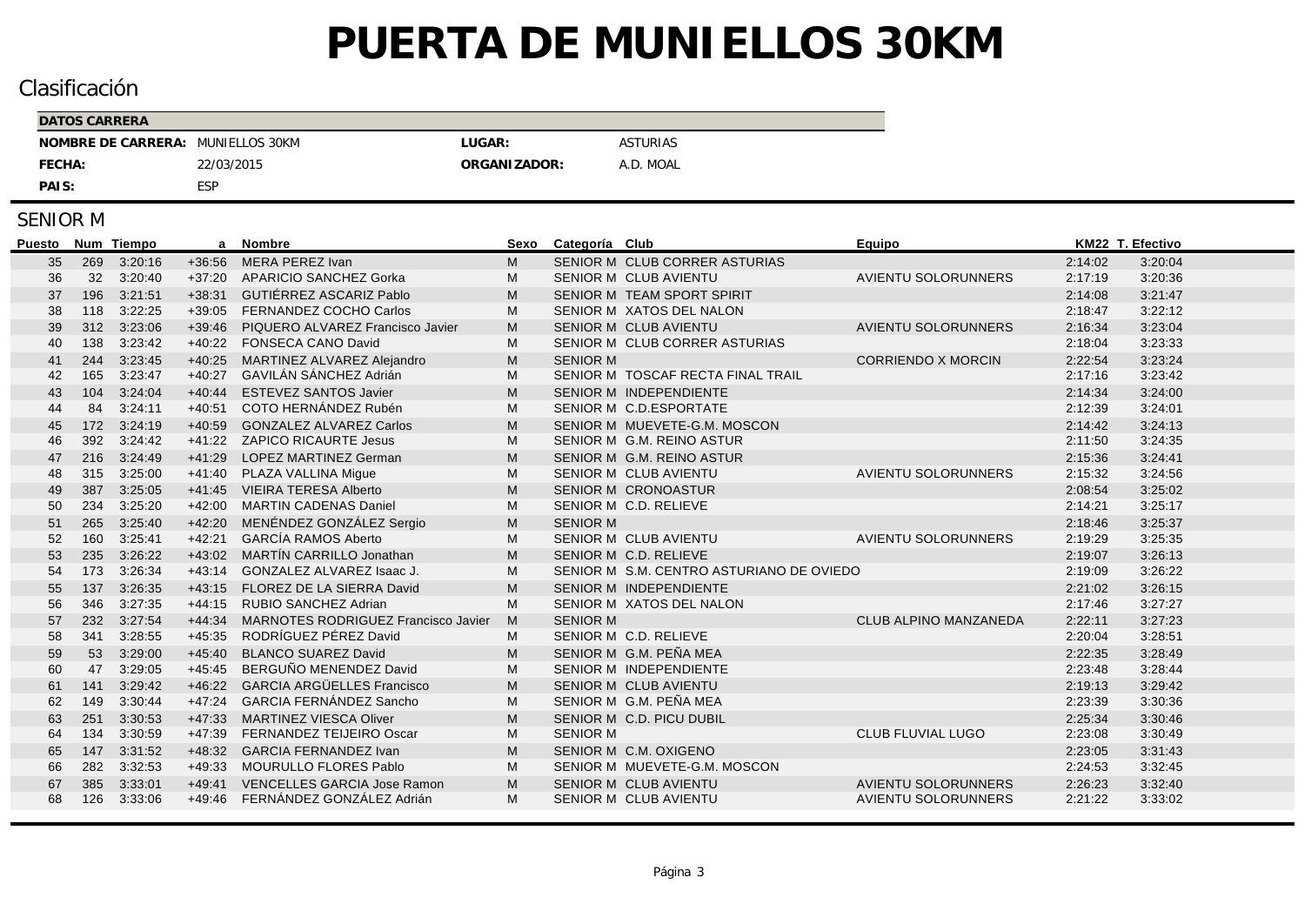## Clasificación

| DATOS CARRERA                     |            |              |                 |
|-----------------------------------|------------|--------------|-----------------|
| NOMBRE DE CARRERA: MUNIELLOS 30KM |            | LUGAR:       | <b>ASTURIAS</b> |
| FECHA:                            | 22/03/2015 | ORGANIZADOR: | A.D. MOAL       |
| PAIS:                             | ESP        |              |                 |

| Puesto |     | Num Tiempo | a                  | Nombre                                  | Sexo | Categoría Club     |                                          | Equipo                     | KM22 T. Efectivo |         |
|--------|-----|------------|--------------------|-----------------------------------------|------|--------------------|------------------------------------------|----------------------------|------------------|---------|
| 69     | 74  | 3:33:25    | $+50:05$           | <b>CARRERA GAYOL Jesús</b>              | м    |                    | SENIOR M INDEPENDIENTE                   |                            | 2:24:14          | 3:33:20 |
| 70     | 217 | 3:33:29    | $+50.09$           | LOPEZ MARTINEZ Hector                   | М    |                    | SENIOR M INDEPENDIENTE                   |                            | 2:17:56          | 3:33:02 |
| 71     | 292 | 3:33:29    | $+50:09$           | <b>OCHOA MENENDEZ Cristian</b>          | M    |                    | SENIOR M INDEPENDIENTE                   |                            | 2:24:10          | 3:33:02 |
| 72     | 73  | 3:33:35    | $+50:15$           | CARRANZA LANDA Igancio                  | М    |                    | SENIOR M INDEPENDIENTE                   |                            | 2:21:56          | 3:33:29 |
| 73     | 396 | 3:33:47    | $+50:27$           | GONZÁLEZ FERNÁNDEZ Ubaldo               | M    |                    | <b>SENIOR M INDEPENDIENTE</b>            |                            | 2:30:07          | 3:33:29 |
| 74     | 247 | 3:34:29    | $+51:09$           | <b>MARTINEZ FERNANDEZ Victor Manuel</b> | М    |                    | SENIOR M INDEPENDIENTE                   |                            | 2:25:15          | 3:34:12 |
| 75     | 60  | 3:34:48    | $+51:28$           | CABEZA SÁNCHEZ Carlos                   | М    |                    | SENIOR M CLUB CORRER ASTURIAS            |                            | 2:25:10          | 3:34:36 |
| 76     | 313 | 3:35:22    | $+52:02$           | PIRE FIDALGO Roberto                    | М    |                    | SENIOR M MUEVETE-G.M. MOSCON             |                            | 2:15:40          | 3:35:14 |
| 77     | 163 | 3:35:54    | $+52:34$           | <b>GARCÍA SUÁREZ Daniel</b>             | M    |                    | SENIOR M CLUB CORRER ASTURIAS            |                            | 2:23:04          | 3:35:54 |
| 78     | 268 | 3:36:05    | $+52:45$           | MENENDEZ PEREZ Cristian                 | M    |                    | SENIOR M CLUB AVIENTU                    | <b>AVIENTU SOLORUNNERS</b> | 2:26:45          | 3:36:02 |
| 79     | 236 | 3:36:11    | $+52:51$           | <b>MARTIN LOPEZ Rafael</b>              | М    |                    | <b>SENIOR M INDEPENDIENTE</b>            |                            | 2:24:15          | 3:35:54 |
| 80     | 390 | 3:36:45    | $+53:25$           | VISO ÁLVAREZ Guillermo                  | М    |                    | <b>SENIOR M CRONOASTUR</b>               |                            | 2:26:33          | 3:36:37 |
| 81     | 198 | 3:37:12    | $+53:52$           | <b>HERRERA JUAN Adrià</b>               | M    |                    | SENIOR M INDEPENDIENTE                   |                            | 2:14:13          | 3:37:02 |
| 82     | 335 | 3:38:05    | $+54:45$           | RODRÍGUEZ GONZÁLEZ Alberto              | М    |                    | SENIOR M G.M. REINO ASTUR                |                            | 2:25:00          | 3:38:01 |
| 83     | 150 | 3:38:45    | $+55:25$           | <b>GARCIA GARCIA Hugo</b>               | M    |                    | <b>SENIOR M INDEPENDIENTE</b>            |                            | 2:26:51          | 3:38:08 |
| 84     | 67  | 3:41:01    | $+57.41$           | <b>CAMACHO CASTRO Miquel</b>            | м    |                    | SENIOR M CAFES TOSCAF-GMEA               |                            | 2:25:27          | 3:40:55 |
| 85     | 321 | 3:41:24    | $+58:04$           | RAMOS SUAREZ Pablo                      | M    |                    | <b>SENIOR M CLUB AVIENTU</b>             | <b>AVIENTU SOLORUNNERS</b> | 2:22:41          | 3:41:15 |
| 86     | 93  | 3:41:26    | $+58:06$           | DIAZ GONZALEZ Jonas                     | М    |                    | SENIOR M INDEPENDIENTE                   |                            | 2:31:22          | 3:41:13 |
| 87     | 199 | 3:41:28    | $+58:08$           | <b>HEVIA MORENO Ramon</b>               | M    |                    | SENIOR M S.M. CENTRO ASTURIANO DE OVIEDO |                            | 2:26:01          | 3:41:27 |
| 88     | 391 | 3:41:40    | $+58:20$           | ZAPATERO VAZQUEZ Alberto                | М    | <b>SENIOR M</b>    |                                          | C.E.E. TRAIL               | 2:27:40          | 3:41:37 |
| 89     | 222 | 3:41:45    | $+58:25$           | LÓPEZ REGUERO71 Nacho                   | M    |                    | SENIOR M CAFES TOSCAF-GMEA               |                            | 2:27:42          | 3:41:39 |
| 90     | 123 | 3:44:37    | $+1:01:17$         | FERNÁNDEZ FUENTE Diego                  | М    |                    | SENIOR M C.D. PICU DUBIL                 |                            | 2:37:15          | 3:44:17 |
| 91     | 167 | 3:45:17    | $+1:01:57$         | GIL DOPAZO Ricardo                      | M    | <b>SENIOR M</b>    |                                          | CLUB DE MONTAÑA XESTEIRAS  | 2:29:10          | 3:44:50 |
| 92     | 238 | 3:45:44    | $+1:02:24$         | MARTÍN SERANTES José Francisco          | M    |                    | SENIOR M G.M. REINO ASTUR                |                            | 2:32:27          | 3:45:36 |
| 93     | 368 |            | $3:45:54$ +1:02:34 | SUÁREZ LIÑERO David                     | M    | <b>SENIOR M</b>    |                                          | <b>CORRIENDO X MORCIN</b>  | 2:31:48          | 3:45:23 |
| 94     | 81  | 3:45:55    | $+1:02:35$         | <b>CORDERO RODRIGUEZ Carlos</b>         | М    |                    | SENIOR M G.M. REINO ASTUR                |                            | 2:30:03          | 3:45:47 |
| 95     | 249 | 3:45:55    | $+1:02:35$         | <b>MARTINEZ PEREZ Roberto</b>           | M    |                    | SENIOR M CLUB AVIENTU                    | <b>AVIENTU SOLORUNNERS</b> | 2:29:43          | 3:45:43 |
| 96     | 156 | 3:46:00    | $+1:02:40$         | <b>GARCIA MORI Rafa</b>                 | М    |                    | SENIOR M C.D. RELIEVE                    |                            | 2:32:12          | 3:45:54 |
| 97     | 100 | 3:46:25    | $+1:03:05$         | <b>EGOTXEAGA DOBLAS Aitor</b>           | M    |                    | SENIOR M INDEPENDIENTE                   |                            | 2:23:11          | 3:46:19 |
| 98     | 80  | 3:46:49    | $+1:03:29$         | <b>CONCHESO PANIAGUA Gonzalo</b>        | M    | <b>SENIOR M</b>    |                                          |                            | 2:32:44          | 3:46:34 |
| 99     | 281 |            | $3:48:30 +1:05:10$ | MORODO RUITIÑA Luis                     | M    | SENIOR M A.D. MOAL |                                          |                            | 2:29:41          | 3:48:18 |
| 100    | 29  | 3:49:37    | $+1:06:17$         | AMORES AYALA René                       | м    |                    | SENIOR M XATOS DEL NALON                 |                            | 2:26:21          | 3:49:26 |
| 101    | 329 | 3:49:49    | $+1:06:29$         | RODRIGUEZ ÁLVAREZ Francisco Javier      | M    |                    | <b>SENIOR M CRONOASTUR</b>               |                            | 2:27:28          | 3:49:36 |
| 102    | 48  |            | $3:50:04$ +1:06:44 | <b>BERNAL SERRANO Marcos</b>            | м    |                    | SENIOR M G.M. ENSIDESA/GIJON             |                            | 2:37:07          | 3:49:56 |
|        |     |            |                    |                                         |      |                    |                                          |                            |                  |         |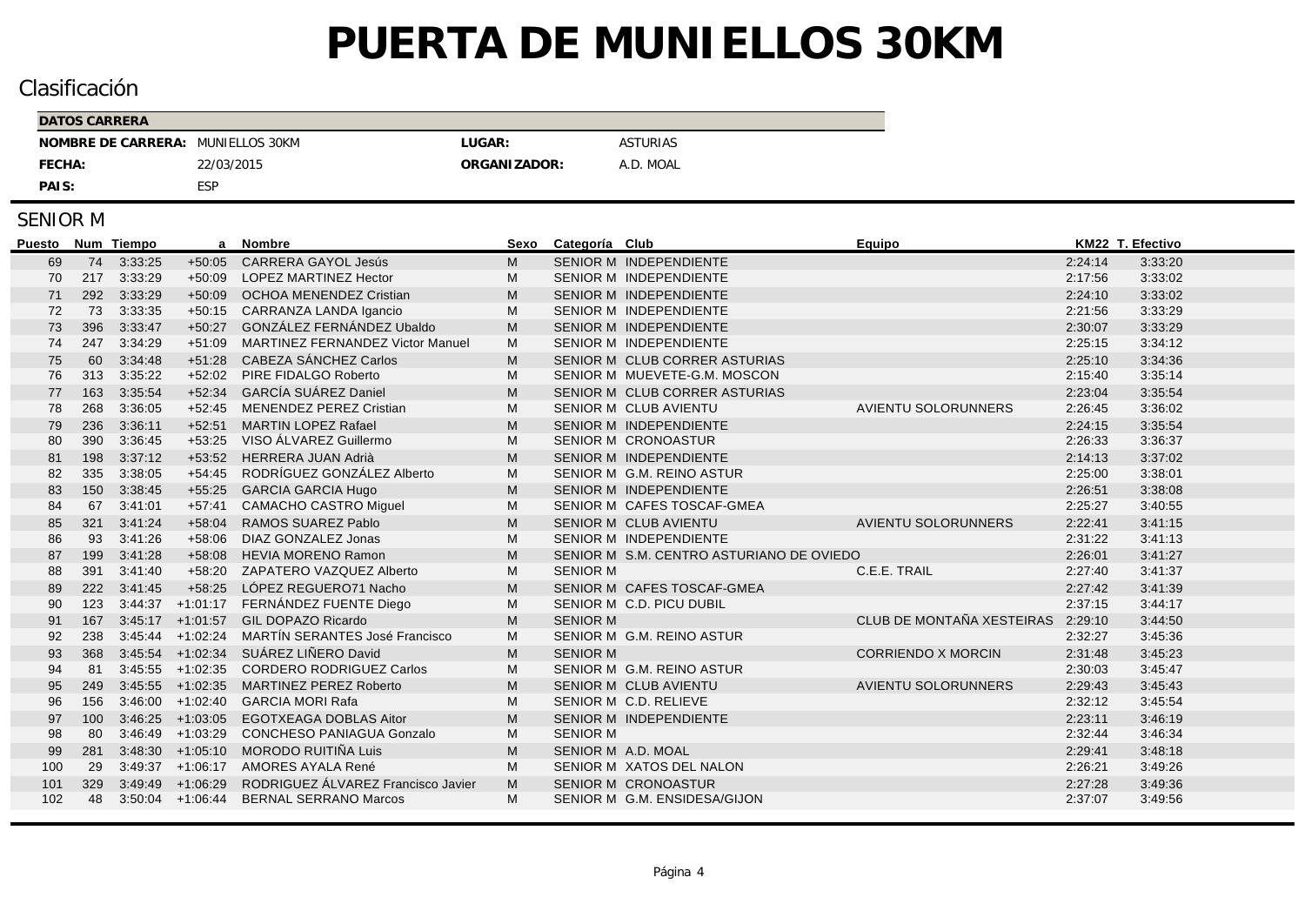## Clasificación

| DATOS CARRERA                     |            |               |                 |
|-----------------------------------|------------|---------------|-----------------|
| NOMBRE DE CARRERA: MUNIELLOS 30KM |            | LUGAR:        | <b>ASTURIAS</b> |
| FECHA:                            | 22/03/2015 | ORGANI ZADOR: | A.D. MOAL       |
| PAIS:                             | <b>ESP</b> |               |                 |

| <b>Puesto</b> |     | Num Tiempo | a                    | <b>Nombre</b>                                  | Sexo | Categoría Club     |                                 | Equipo                     | KM22 T. Efectivo |         |
|---------------|-----|------------|----------------------|------------------------------------------------|------|--------------------|---------------------------------|----------------------------|------------------|---------|
| 103           |     |            |                      | 400 3:50:08 +1:06:48 FLOREZ MENDOZA Roberto    | м    |                    | SENIOR M INDEPENDIENTE          |                            | 2:35:10          | 3:49:36 |
| 104           |     |            | 273 3:50:12 +1:06:52 | MIGUEL SADIA Iñigo                             | м    |                    | SENIOR M G.M. ENSIDESA/GIJON    |                            | 2:22:18          | 3:50:05 |
| 105           |     |            |                      | 175 3:50:12 +1:06:52 GONZALEZ BUEY Carlos      | М    |                    | SENIOR M G.M. REINO ASTUR       |                            | 2:33:13          | 3:49:50 |
| 106           | 171 |            | $3:50:21 +1:07:01$   | <b>GONZALEZ ALONSO Nicolas</b>                 | м    |                    | SENIOR M CLUB AVIENTU           | <b>AVIENTU SOLORUNNERS</b> | 2:33:52          | 3:50:09 |
| 107           | 205 |            | $3:51:11 +1:07:51$   | <b>LANZA GARCIA Julio</b>                      | M    | SENIOR M A.D. MOAL |                                 |                            | 2:35:39          | 3:51:01 |
| 108           | 114 |            |                      | 3:51:36 +1:08:16 FERNÁNDEZ ANES Sergio         | M    |                    | SENIOR M C.D.ESPORTATE          |                            | 2:23:02          | 3:51:32 |
| 109           | 383 |            |                      | 3:52:10 +1:08:50 VEGA PRADO Gustavo            | М    |                    | SENIOR M C.D. RELIEVE           |                            | 2:35:19          | 3:52:01 |
| 110           | 28  |            |                      | 3:52:31 +1:09:11 AMOR MENDEZ David             | м    |                    | SENIOR M G.M. CABRALES          |                            | 2:22:28          | 3:52:14 |
| 111           | 277 | 3:52:51    | $+1:09:31$           | <b>MORAN ALVAREZ Carlos</b>                    | M    | <b>SENIOR M</b>    |                                 | CLUB DE MONTAÑA LOS REJOS  | 2:40:25          | 3:52:33 |
| 112           | 220 | 3:53:24    | $+1:10:04$           | LÓPEZ PRIETO David                             | M    |                    | SENIOR M C.D. XENTE CORRENDERA  |                            | 2:30:47          | 3:53:15 |
| 113           | 254 |            | $3:53:30 +1:10:10$   | MENDEZ AVELLO Lorenzo                          | M    | <b>SENIOR M</b>    |                                 |                            | 2:30:11          | 3:53:25 |
| 114           | 317 |            | $3:53:31 +1:10:11$   | PUENTE FERNANDEZ Damian                        | м    | SENIOR M A.D. MOAL |                                 |                            | 2:31:58          | 3:53:14 |
| 115           | 61  |            | $3:53:33 +1:10:13$   | CÁCERES MEDINA José Antonio                    | M    |                    | SENIOR M INDEPENDIENTE          |                            | 2:34:55          | 3:53:19 |
| 116           | 256 |            | $3:54:07$ +1:10:47   | MÉNDEZ FERNÁNDEZ Jesús Francisco               | M    | SENIOR M A.D. MOAL |                                 |                            | 2:33:16          | 3:53:57 |
| 117           | 255 |            | $3:54:55$ $+1:11:35$ | MENDEZ CAMPA Ivan                              | M    |                    | SENIOR M CRONOASTUR             |                            | 2:27:12          | 3:54:41 |
| 118           | 22  |            |                      | 3:55:11 +1:11:51 ALVAREZ GARCÍA Andrés Javier  | M    |                    | SENIOR M CLUB AVIENTU           | <b>AVIENTU SOLORUNNERS</b> | 2:39:06          | 3:54:56 |
| 119           | 314 |            |                      | 3:55:59 +1:12:39 PLAZA VALLINA Benja           | M    |                    | SENIOR M CLUB AVIENTU           | <b>AVIENTU SOLORUNNERS</b> | 2:37:53          | 3:55:51 |
| 120           | 287 |            |                      | 3:56:30 +1:13:10 NOGUERA RODRIGUEZ Fco. Javier | M    |                    | SENIOR M C.D. RELIEVE           |                            | 2:34:59          | 3:55:58 |
| 121           | 188 |            | $3.57:08$ +1:13:48   | <b>GONZALEZ PEREZ Diego</b>                    | M    | <b>SENIOR M</b>    |                                 |                            | 2:34:40          | 3:56:44 |
| 122           | 288 | 3:57:29    | $+1:14:09$           | NORIEGA MENESES Alfonso                        | м    |                    | SENIOR M C.D. AGUJA DE SOBIA    |                            | 2:37:49          | 3:57:20 |
| 123           | 39  |            | $3:57:54$ +1:14:34   | <b>BADIOLA GONZÁLEZ Francisco</b>              | M    |                    | SENIOR M INDEPENDIENTE          |                            | 2:33:36          | 3:57:49 |
| 124           | 125 |            |                      | 3:58:31 +1:15:11 FERNANDEZ GARCÍA Julian       | М    |                    | SENIOR M C.D. ASTURIAS HIMALAYA |                            | 2:38:58          | 3:58:16 |
| 125           | 299 |            |                      | 3:58:35 +1:15:15 PARA Razvan                   | M    | <b>SENIOR M</b>    |                                 |                            | 2:39:07          | 3:58:08 |
| 126           | 228 |            | $3:58:43$ +1:15:23   | MACÍAS ALONSO Damián                           | M    |                    | SENIOR M MUEVETE-G.M. MOSCON    |                            | 2:34:55          | 3:58:32 |
| 127           | 158 |            |                      | 4:00:02 +1:16:42 GARCIA PRADO Marcos           | M    |                    | SENIOR M CLUB AVIENTU           | <b>AVIENTU SOLORUNNERS</b> | 2:33:53          | 3:59:36 |
| 128           | 179 |            | $4:00:43$ $+1:17:23$ | GONZÁLEZ DIAZ Pedro Javier                     | М    | SENIOR M A.D. MOAL |                                 |                            | 2:30:48          | 4:00:35 |
| 129           | 349 |            | $4:01:01$ $+1:17:41$ | SALGUERO RODRÍGUEZ Javier                      | M    |                    | SENIOR M INDEPENDIENTE          |                            | 2:38:04          | 4:00:25 |
| 130           | 17  |            | $4:02:07$ $+1:18:47$ | ÁLVAREZ CARBÓ Isaac                            | M    |                    | SENIOR M C.D. RELIEVE           |                            | 2:34:13          | 4:01:28 |
| 131           | 359 | 4:03:18    | $+1:19:58$           | SANTOS RODRIGUEZ Julian                        | M    |                    | SENIOR M C.M. OXIGENO           |                            | 2:41:32          | 4:02:57 |
| 132           | 295 | 4:03:29    | $+1:20:09$           | ORTOLÁ RODRÍGUEZ Roberto                       | М    |                    | SENIOR M C.M. OXIGENO           |                            | 2:38:43          | 4:03:13 |
| 133           | 122 |            | $4:03:45$ $+1:20:25$ | FERNANDEZ FERNANDEZ Francisco Javiern M        |      | <b>SENIOR M</b>    |                                 | <b>SANTA MARINA BTT</b>    | 2:39:50          | 4:03:40 |
| 134           | 16  |            |                      | 4:03:53 +1:20:33 ALVAREZ CAMPELO Sergio        | м    |                    | SENIOR M INDEPENDIENTE          | <b>CLUB GALGADAS</b>       | 2:45:53          | 4:03:30 |
| 135           | 242 |            | $4:04:04$ $+1:20:44$ | MARTINEZ ALONSO Adrian                         | M    |                    | SENIOR M C.D. RELIEVE           |                            | 2:48:18          | 4:03:38 |
| 136           | 304 |            |                      | 4:04:10 +1:20:50 PÉREZ LLAVONA Andrés          | M    |                    | SENIOR M C.D. XENTE CORRENDERA  |                            | 2:44:14          | 4:03:45 |
|               |     |            |                      |                                                |      |                    |                                 |                            |                  |         |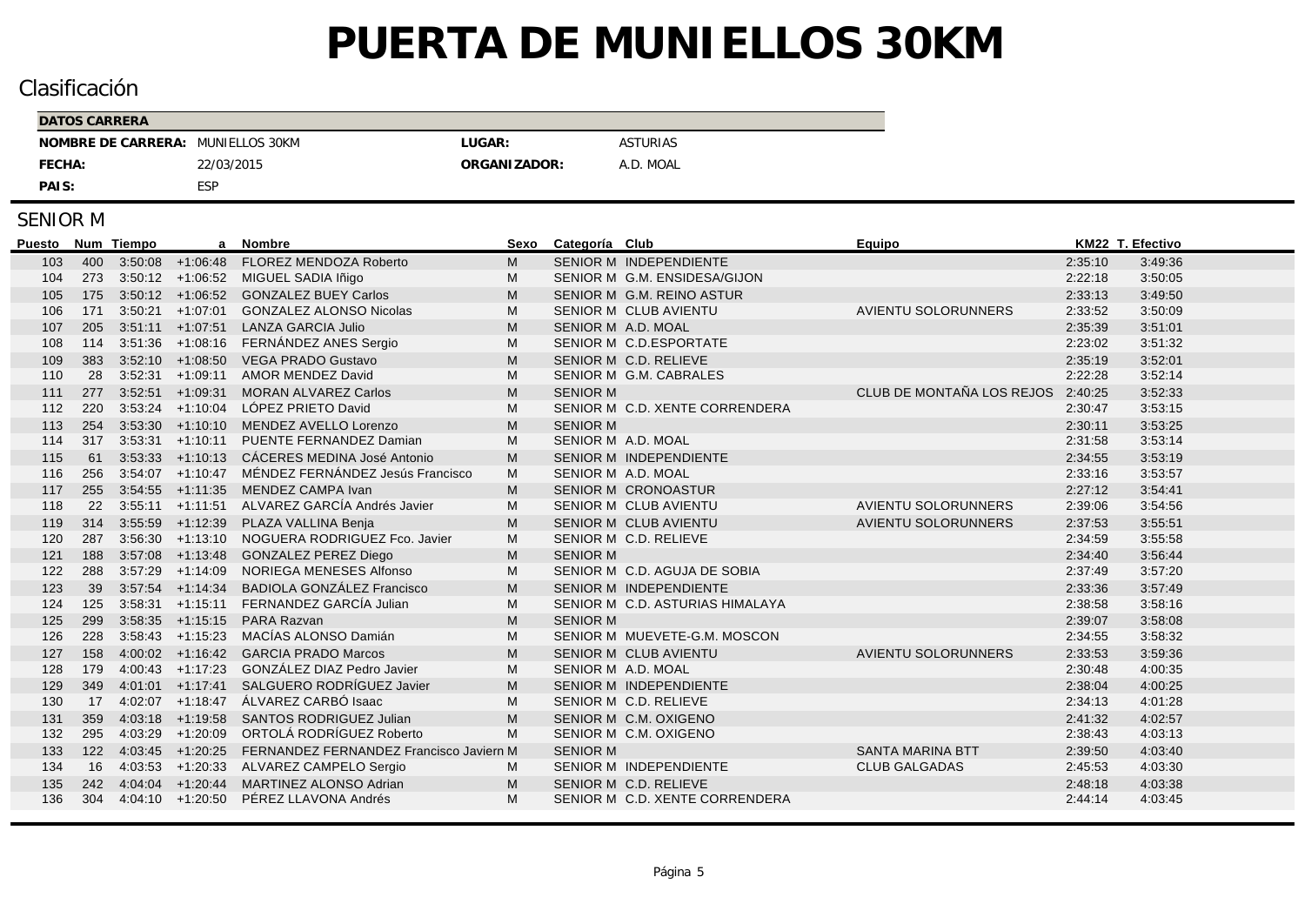## Clasificación

| DATOS CARRERA                     |            |               |                 |
|-----------------------------------|------------|---------------|-----------------|
| NOMBRE DE CARRERA: MUNIELLOS 30KM |            | LUGAR:        | <b>ASTURIAS</b> |
| FECHA:                            | 22/03/2015 | ORGANI ZADOR: | A.D. MOAL       |
| PAIS:                             | <b>ESP</b> |               |                 |

| <b>Puesto</b> |                   | Num Tiempo | a                    | <b>Nombre</b>                                  | <b>Sexo</b> | Categoría Club     |                                          | Equipo                     |         | KM22 T. Efectivo |
|---------------|-------------------|------------|----------------------|------------------------------------------------|-------------|--------------------|------------------------------------------|----------------------------|---------|------------------|
| 137           | 323               |            |                      | 4:04:30 +1:21:10 REDONDO ROBLEDO Jose Miguel   | M           |                    | SENIOR M G.M. PICU PIENZU                |                            | 2:45:46 | 4:04:03          |
| 138           | 354               | 4:04:42    | $+1:21:22$           | SANCHEZ GONZALEZ Pablo                         | M           |                    | <b>SENIOR M CLUB AVIENTU</b>             | <b>AVIENTU SOLORUNNERS</b> | 2:40:26 | 4:04:12          |
| 139           | 373               |            | $4.05:24$ $+1:22:04$ | <b>TELMO MIRANDA Javier</b>                    | М           |                    | <b>SENIOR M INDEPENDIENTE</b>            |                            | 2:37:47 | 4:05:16          |
| 140           | 343               |            | $4:05:42$ $+1:22:22$ | ROZA CANEDA David                              | М           |                    | SENIOR M INDEPENDIENTE                   |                            | 2:49:35 | 4:05:02          |
| 141           | 135               |            | $4:05:55$ $+1:22:35$ | <b>FERREIRA FERNANDEZ Silverio</b>             | M           |                    | SENIOR M G.M. REINO ASTUR                |                            | 2:42:18 | 4:05:47          |
| 142           | 337               |            | $4:06:05$ $+1:22:45$ | RODRIGUEZ MUÑIZ Jesus                          | м           |                    | SENIOR M INDEPENDIENTE                   |                            | 2:43:51 | 4:05:31          |
| 143           | 54                |            | $4:06:49$ $+1:23:29$ | <b>BLANCO SUAREZ Luisen</b>                    | M           |                    | SENIOR M G.M. PEÑA MEA                   |                            | 2:39:16 | 4:06:38          |
| 144           | 152               |            | 4:07:46 +1:24:26     | <b>GARCIA GARCIA Roberto</b>                   | М           |                    | SENIOR M C.D. RELIEVE                    |                            | 2:44:18 | 4:07:20          |
| 145           | 177               |            | $4:08:49$ $+1:25:29$ | GONZÁLEZ CARBALLAL José Miguel                 | M           |                    | SENIOR M S.M. CENTRO ASTURIANO DE OVIEDO |                            | 2:47:17 | 4:08:19          |
| 146           | 55                |            | $4:09:22 +1:26:02$   | <b>BLANCO URIZAR Alejandro</b>                 | М           |                    | SENIOR M INDEPENDIENTE                   |                            | 2:47:16 | 4:08:47          |
| 147           | 40                | 4:10:09    | $+1:26:49$           | <b>BANCIELLA ALVARO Pablo</b>                  | M           |                    | SENIOR M CLUB CORRER ASTURIAS            |                            | 2:47:25 | 4:09:27          |
| 148           | $12 \overline{ }$ | 4:11:01    | $+1:27:41$           | ALONSO SAMARTINO Luis Enrique                  | M           |                    | SENIOR M C.D. RELIEVE                    |                            | 2:50:33 | 4:10:36          |
| 149           | 243               |            | $4:11:04$ $+1:27:44$ | <b>MARTINEZ ALONSO Javier</b>                  | M           | SENIOR M A.D. MOAL |                                          |                            | 2:46.59 | 4:10:45          |
| 150           | 278               |            | $4:11:37$ $+1:28:17$ | <b>MORAN BARBON David</b>                      | M           |                    | SENIOR M XATOS DEL NALON                 |                            | 2:48:34 | 4:11:19          |
| 151           | 157               |            | $4:12:09$ $+1:28:49$ | <b>GARCIA ORDOÑEZ Antonio</b>                  | M           |                    | SENIOR M G.M. REINO ASTUR                |                            | 2:47:00 | 4:11:42          |
| 152           | 375               |            |                      | 4:13:08 +1:29:48 TOMILLO VÍLCHEZ Daniel        | M           |                    | SENIOR M INDEPENDIENTE                   |                            | 2:47:36 | 4:12:44          |
| 153           | 377               |            |                      | 4:14:24 +1:31:04 TORRE GARCIA David            | M           |                    | SENIOR M XATOS DEL NALON                 |                            | 2:46:09 | 4:14:11          |
| 154           | 229               |            | $4:14:24$ +1:31:04   | MAGDALENA FERNANDEZ David                      | М           |                    | SENIOR M XATOS DEL NALON                 |                            | 2:46:08 | 4:14:05          |
| 155           | 207               |            | $4:14:58$ $+1:31:38$ | <b>LAVIN ALONSO Jose Angel</b>                 | M           |                    | SENIOR M XATOS DEL NALON                 |                            | 2:47:23 | 4:14:23          |
| 156           | 127               |            | $4:15.47$ $+1:32.27$ | FERNANDEZ LAVANDERA Miguel ángel               | М           |                    | <b>SENIOR M CLUB AVIENTU</b>             | <b>AVIENTU SOLORUNNERS</b> | 2:55:48 | 4:15:29          |
| 157           | 350               |            |                      | 4:16:05 +1:32:45 SAN JUAN GARCIA Marco Antonio | M           |                    | SENIOR M G.M. REINO ASTUR                |                            | 2:52:35 | 4:15:31          |
| 158           | 257               |            | $4:16:10 +1:32:50$   | MÉNDEZ LÓPEZ Jesús                             | м           | SENIOR M A.D. MOAL |                                          |                            | 2:44:41 | 4:16:06          |
| 159           | 384               | 4:16:21    | $+1:33:01$           | VEGA SERRANO Guillermo M.                      | M           |                    | <b>SENIOR M CLUB AVIENTU</b>             | <b>AVIENTU SOLORUNNERS</b> | 2:54:26 | 4:15:52          |
| 160           | 44                |            | $4:16:42 +1:33:22$   | BELMONTE CACHÁN Eduardo                        | M           |                    | SENIOR M C.D. RELIEVE                    |                            | 2:49:36 | 4:16:32          |
| 161           | 333               |            | $4:16:47$ $+1:33:27$ | RODRIGUEZ FERNANDEZ David                      | M           |                    | SENIOR M C.D.ESPORTATE                   |                            | 2:48:03 | 4:16:34          |
| 162           | 357               |            | $4:17:24$ $+1:34:04$ | SANTIAGO GONZALEZ Sergio                       | М           |                    | SENIOR M S.M. CENTRO ASTURIANO DE OVIEDO |                            | 2:39:23 | 4:16:54          |
| 163           | 121               | 4:17:24    | $+1:34:04$           | FERNANDEZ DOCASAR Adolfo                       | M           | <b>SENIOR M</b>    |                                          | RUNNING SPORT TRAIL OUREN  | 2:53:10 | 4:17:02          |
| 164           | 320               | 4:17:49    | $+1:34:29$           | RAMOS ARJONA Ignacio                           | M           |                    | SENIOR M G.M. CABRALES                   |                            | 2:53:17 | 4:17:30          |
| 165           | 180               | 4:18:09    | $+1:34:49$           | GONZÁLEZ FERNÁNDEZ Alejandro                   | M           |                    | <b>SENIOR M CLUB AVIENTU</b>             | AVIENTU SOLORUNNERS        | 2:51:25 | 4:18:02          |
| 166           | 37                |            | $4:19:55$ +1:36:35   | ARMESTO FERNÁNDEZ Xandru                       | М           |                    | SENIOR M CLUB AVIENTU                    | AVIENTU SOLORUNNERS        | 2:46:55 | 4:19:35          |
| 167           | 307               | 4:20:01    | $+1:36:41$           | <b>PEREZ SUAREZ Marcos</b>                     | M           |                    | SENIOR M INDEPENDIENTE                   |                            | 2:47:59 | 4:19:41          |
| 168           | 90                | 4:20:19    | $+1:36:59$           | DÍAZ ÁLVAREZ Luis ángel                        | М           |                    | SENIOR M C.D.ESPORTATE                   |                            | 2:54:34 | 4:19:59          |
| 169           | 209               |            | $4:20:33 +1:37:13$   | LÓPEZ ALVAREZ David                            | M           |                    | SENIOR M C.D. XUAN DE LA BORRINA         |                            | 2:56:22 | 4:20:01          |
| 170           | 252               |            | $4:21:25$ $+1:38:05$ | MEDIO SANTURIO Alejandro                       | M           |                    | SENIOR M INDEPENDIENTE                   |                            | 2:39:29 | 4:20:57          |
|               |                   |            |                      |                                                |             |                    |                                          |                            |         |                  |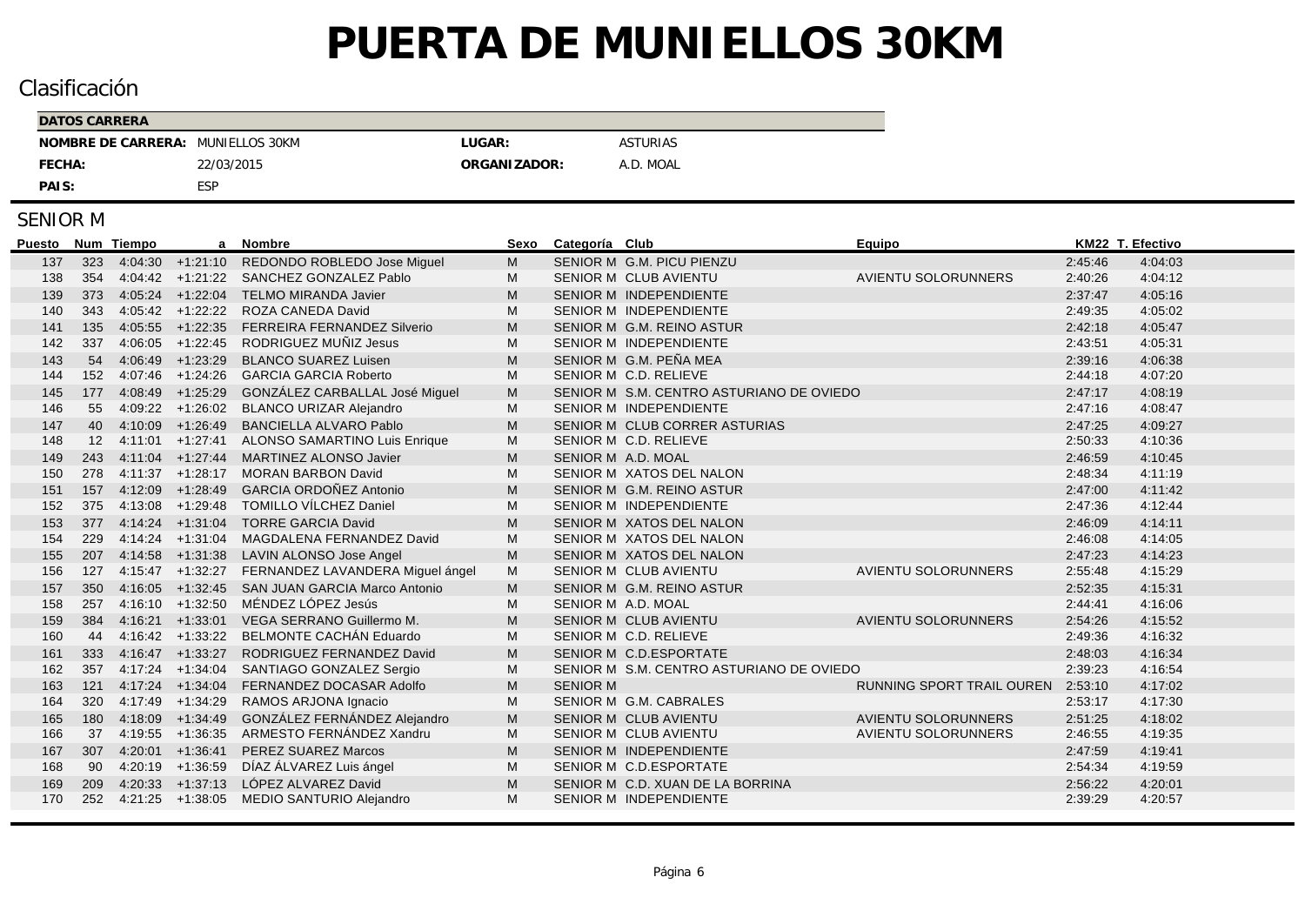## Clasificación

| <b>DATOS CARRERA</b> |                |              |                 |
|----------------------|----------------|--------------|-----------------|
| NOMBRE DE CARRERA:   | MUNIELLOS 30KM | LUGAR:       | <b>ASTURIAS</b> |
| FECHA:               | 22/03/2015     | ORGANIZADOR: | A.D. MOAL       |
| PAIS:                | <b>ESP</b>     |              |                 |

| Puesto |     | Num Tiempo |                      | a Nombre                                        | Sexo | Categoría Club          |                                 | Equipo                           |         | KM22 T. Efectivo |
|--------|-----|------------|----------------------|-------------------------------------------------|------|-------------------------|---------------------------------|----------------------------------|---------|------------------|
| 171    | 101 |            |                      | 4:21:27 +1:38:07 ENTRERRIOS RODRIGUEZ Angel     | M    | SENIOR M G.M. LA PEÑA   |                                 |                                  | 2:49:02 | 4:21:10          |
| 172    | 201 |            | $4:22:31$ $+1:39:11$ | JUNQUERA BELZUNCE Ignacio                       | M    |                         | SENIOR M S.M.C.A. UNIVERSITARIO |                                  | 2:45:20 | 4:22:16          |
| 173    | 133 |            |                      | 4:22:55 +1:39:35 FERNANDEZ SASTRE Santiago      | M    |                         | SENIOR M G.M. REINO ASTUR       |                                  | 2:46:59 | 4:22:29          |
| 174    | 248 |            |                      | 4:23:36 +1:40:16 MARTÍNEZ JUAN Daniel           | M    | <b>SENIOR M</b>         |                                 | <b>CLUB: CENTRO ASTURIANO DE</b> | 2:48:28 | 4:23:20          |
| 175    | 231 |            | $4:25:08$ +1:41:48   | <b>MARCOS CORRAL Pablo</b>                      | M    | <b>SENIOR M</b>         |                                 | CLUB ATLETISMO-MTB BRIHUE        | 2:46:51 | 4:24:26          |
| 176    |     |            | $4:25:35$ $+1:42:15$ | ACUÑA ARTIME Marcelino                          | М    | <b>SENIOR M</b>         |                                 |                                  | 2:53:28 | 4:25:21          |
| 177    | 200 |            | $4:25:59$ $+1:42:39$ | JIMENEZ SANCHEZ Pablo                           | M    | SENIOR M G.M. EL CIVILU |                                 |                                  | 2:58:07 | 4:25:21          |
| 178    |     |            |                      | 2 4:26:41 +1:43:21 AFONSO CUESTA Emilio Antonio | M    |                         | SENIOR M CLUB CORRER ASTURIAS   |                                  | 2:31:32 | 4:26:28          |
| 179    | 56  |            | $4:27:49$ $+1:44:29$ | <b>BREZMES TEMPRANO Pablo</b>                   | M    |                         | SENIOR M INDEPENDIENTE          |                                  | 2:51:49 | 4:27:14          |
| 180    | 215 | 4:28:11    | $+1.44:51$           | LÓPEZ MARAÑÓN Pablo                             | M    |                         | SENIOR M CLUB CORRER ASTURIAS   |                                  | 2:50:51 | 4:27:30          |
| 181    | 318 |            | $4:28:26$ $+1:45:06$ | QUIRÓS ALVAREZ Jesús Manuel                     | M    | SENIOR M C.D. TORBOLIN  |                                 |                                  | 3:00:18 | 4:27:50          |
| 182    | 334 |            | $4:28:26$ +1:45:06   | RODRIGUEZ GARCIA David                          | M    | SENIOR M C.D. TORBOLIN  |                                 |                                  | 3:00:00 | 4:27:53          |
| 183    | 293 |            | $4:28:36$ $+1:45:16$ | ORDIZ GARCÍA Iván                               | M    |                         | SENIOR M XATOS DEL NALON        |                                  | 2:50:51 | 4:28:18          |
| 184    | 388 |            | $4:29:30 +1:46:10$   | <b>VIJANDE OVIDE Carlos</b>                     | M    | <b>SENIOR M</b>         |                                 | <b>CLUB ATLETISMO VEGADEO</b>    | 2:56:42 | 4:28:58          |
| 185    | 280 |            |                      | 4:31:16 +1:47:56 MORO RODRIGUEZ Manuel          | M    | SENIOR M G.M. LA PEÑA   |                                 |                                  | 2:59:37 | 4:30:47          |
| 186    | 72  |            | $4:32:31$ $+1:49:11$ | CARMONA PERUYERO Santiago                       | M    |                         | SENIOR M G.M. PICU PIENZU       |                                  | 3:03:40 | 4:32:02          |
| 187    | 271 |            |                      | 4:33:30 +1:50:10 MEVEL Lilian                   | M    | <b>SENIOR M</b>         |                                 |                                  | 2:56:16 | 4:32:44          |
| 188    | 97  |            | $4:33:47$ $+1:50:27$ | DOMÍNGUEZ DUCE Armando                          | М    |                         | SENIOR M INDEPENDIENTE          |                                  | 2:51:06 | 4:33:39          |
| 189    | 364 |            |                      | 4:33:48 +1:50:28 SOLARES MARTINEZ Daniel        | M    |                         | SENIOR M CAFES TOSCAF-GMEA      |                                  | 2:50:07 | 4:33:41          |
| 190    | 311 |            |                      | 4:33:54 +1:50:34 PEREZ ZORRILLA Jonathan        | M    |                         | <b>SENIOR M INDEPENDIENTE</b>   |                                  | 2:56:25 | 4:33:17          |
| 191    | 51  |            | $4:34:58$ $+1:51:38$ | BLANCO GONZALEZ Jose Angel                      | M    |                         | SENIOR M C.D.ESPORTATE          |                                  | 3:02:03 | 4:34:35          |
| 192    |     |            |                      | 370 4:35:56 +1:52:36 SUÁREZ PEDREIRA Ivan       | M    | SENIOR M C.M. OXIGENO   |                                 |                                  | 3:05:34 | 4:35:23          |
| 193    | 94  |            | $4:36:42$ $+1:53:22$ | DIAZ PICON Pablo Ignacio                        | M    | <b>SENIOR M</b>         |                                 | <b>CD TRAILRUNNING.ES</b>        | 3:02:46 | 4:36:13          |
| 194    | 155 |            |                      | 4:40:45 +1:57:25 GARCIA LLANEZA Alvaro          | M    | <b>SENIOR M</b>         |                                 | <b>OVIEDO SPARTANS</b>           | 2:58:14 | 4:40:32          |
| 195    | 27  |            | $4:40.45$ $+1:57:25$ | <b>AMBRES TORRE Luis Miquel</b>                 | M    |                         | SENIOR M INDEPENDIENTE          |                                  | 2:58:14 | 4:40:31          |
| 196    | 230 |            |                      | 4:40:53 +1:57:33 MANZANAL CUESTA Raul           | M    | <b>SENIOR M</b>         |                                 |                                  | 3:07:02 | 4:40:35          |
| 197    | 363 |            | $4:42:16$ +1:58:56   | SOBERADO CORAO Pedro Ricardo                    | M    |                         | SENIOR M INDEPENDIENTE          |                                  | 3:13:16 | 4:41:45          |
| 198    | 379 |            | $4:42:44$ $+1:59:24$ | TRUCHERO RODRIGUEZ Jorge                        | М    |                         | SENIOR M CLUB CORRER ASTURIAS   |                                  | 2:55:41 | 4:42:29          |
| 199    | 358 | 4:44:31    | $+2:01:11$           | SANTIAGO MARTIN Alberto                         | M    | SENIOR M CLUB AVIENTU   |                                 | <b>AVIENTU SOLORUNNERS</b>       | 3:07:39 | 4:44:22          |
| 200    | 75  |            | $4:44:53$ $+2:01:33$ | <b>CASADO MARCOS Javier</b>                     | М    |                         | SENIOR M INDEPENDIENTE          |                                  | 3:03:54 | 4:44:19          |
| 201    | 260 |            | $4:45:25$ $+2:02:05$ | MENDEZ RONDEROS Fernando                        | M    | <b>SENIOR M</b>         |                                 | <b>CUMBRE TMI</b>                | 3:07:44 | 4:44:49          |
| 202    | 326 | 4:46:21    | $+2:03:01$           | REYES MARTINEZ Jesús                            | M    |                         | SENIOR M INDEPENDIENTE          |                                  | 3:05:12 | 4:45:52          |
| 203    | 316 |            |                      | 4:50:17 +2:06:57 POMEDA RODRIGUEZ Joaquin       | M    |                         | SENIOR M S.M.GRUPO COVADONGA    |                                  | 3:05:34 | 4:49:50          |
| 204    |     |            |                      | 119 4:55:22 +2:12:02 FERNANDEZ CORREA Alejandro | M    |                         | SENIOR M INDEPENDIENTE          |                                  | 3:05:14 | 4:54:49          |
|        |     |            |                      |                                                 |      |                         |                                 |                                  |         |                  |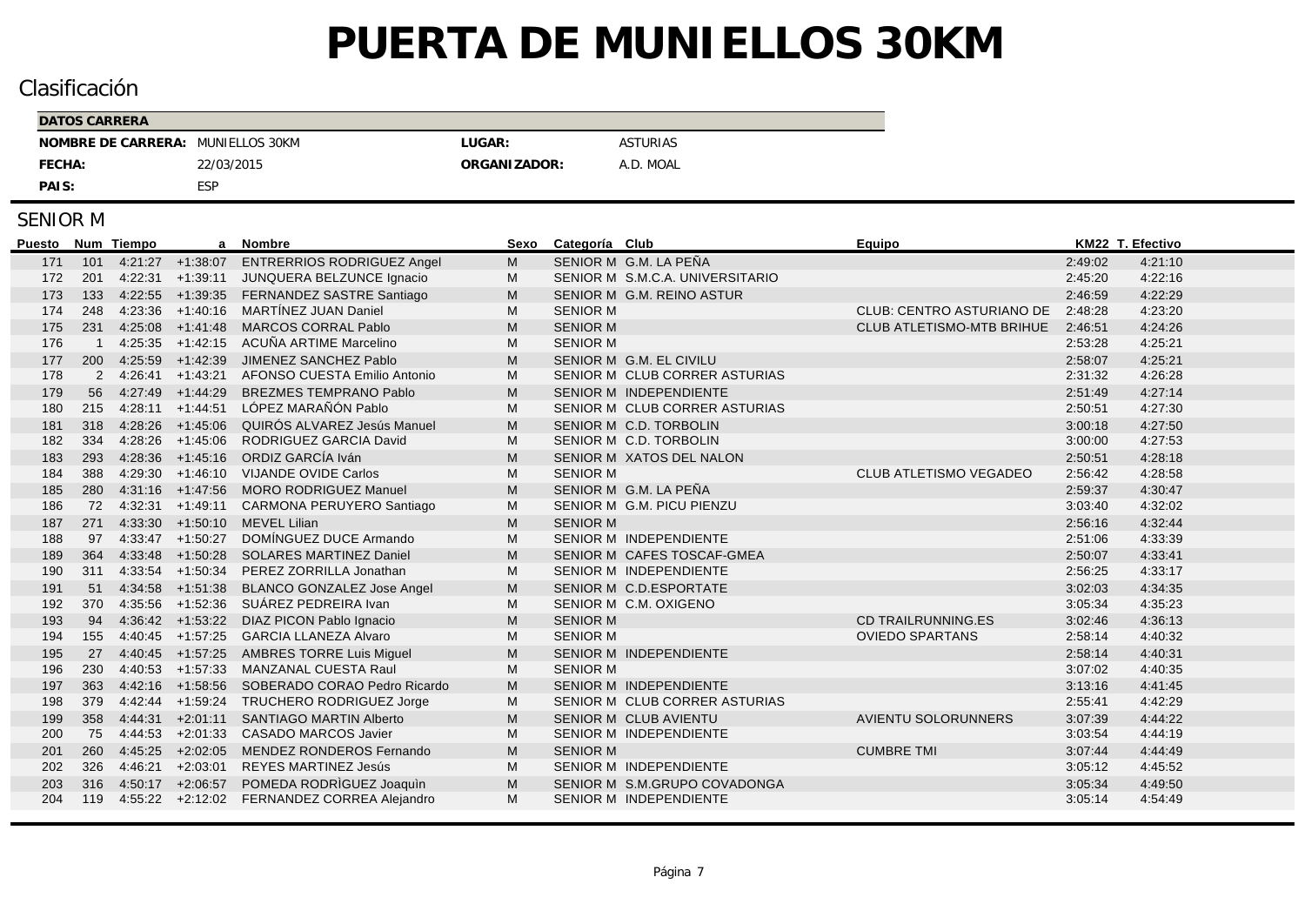## Clasificación

| DATOS CARRERA                     |            |              |                 |  |  |  |  |  |
|-----------------------------------|------------|--------------|-----------------|--|--|--|--|--|
| NOMBRE DE CARRERA: MUNIELLOS 30KM |            | LUGAR:       | <b>ASTURIAS</b> |  |  |  |  |  |
| FECHA:                            | 22/03/2015 | ORGANIZADOR: | A.D. MOAL       |  |  |  |  |  |
| PAIS:                             | ESP        |              |                 |  |  |  |  |  |

#### SENIOR M

| Puesto Num Tiempo |      |         |            | a Nombre                                    | Sexo | Categoría Club                  | Equipo | KM22 T. Efectivo |         |
|-------------------|------|---------|------------|---------------------------------------------|------|---------------------------------|--------|------------------|---------|
| 205               | 319  |         |            | 4:56:12 +2:12:52 QUIRÓS COLUNGA Miguel      | M    | SENIOR M G.M. ENSIDESA/GIJON    |        | 3:09:41          | 4:55:31 |
| 206               | 68   |         |            | 4:56:46 +2:13:26 CAMBLOR GUTIERREZ Ricardo  | м    | SENIOR M A.M.A. TORRECERREDO    |        | 3:18:53          | 4:56:04 |
| 207               | 203  |         |            | 4.56.47 +2.13.27 LAFUENTE Txema             | M    | SENIOR M INDEPENDIENTE          |        | 3:18:56          | 4:56:06 |
| 208               |      |         |            | 86 5:00:23 +2:17:03 CUERVO LINDE7 Daniel    | M    | SENIOR M A.D. MOAL              |        | 3:15:35          | 4:59:58 |
| 209               |      |         |            | 372 5:00:24 +2:17:04 TEJEDO VALDES Diego    | M    | SENIOR M A.D. MOAL              |        | 3:09:21          | 4:59:42 |
| 210               |      |         |            | 6 5:06:02 +2:22:42 ALFONSO SUAREZ Alejandro | M    | SENIOR M S.M.C.A. UNIVERSITARIO |        | 3:16:38          | 5:05:45 |
| 211               | -371 | 5:10:07 | $+2.26.47$ | TAMARGO VALDES Joel                         | M    | SENIOR M G.M. CABRALES          |        | 3:17:37          | 5:09:37 |
| 212               | -225 |         |            | 5:16:11 +2:32:51 LORENCES RIESCO Eladio     | M    | SENIOR M CLUB AVIENTU           |        | 3:27:35          | 5:15:48 |
| 213               | -221 |         |            | $5.30.46$ $+2.47.26$ LÓPEZ REGO Manuel      | M    | SENIOR M INDEPENDIENTE          |        | 3:31:29          | 5:30:03 |

#### SUB-23

| Puesto Num Tiempo |             | Nombre                        | Sexo Categoría Club |                 |         | KM22 T. Efectivo |
|-------------------|-------------|-------------------------------|---------------------|-----------------|---------|------------------|
|                   | 20 3:15:10  | 0 ALVAREZ FERNANDEZ Jose Luis | SUB-23              | A.D. MOAL       | 2:10:22 | 3:15:06          |
|                   | 362 3:17:30 | +2:20 SIERRA GONZALEZ Pablo   | <b>SUB-23</b>       | G.M. PEÑA SANTA | 2:22:17 | 3.07:19          |
|                   | 266 3:18:36 | +3:26 MENENDEZ LOPEZ Víctor   | <b>SUB-23</b>       | A.D. MOAL       | 2:15:46 | 3:18:32          |
|                   | 378 3:37:31 | +22:21 TRAPERO ALONSO Borja   | <b>SUB-23</b>       | G.M. CABRALES   | 2:26:31 | 3:37:26          |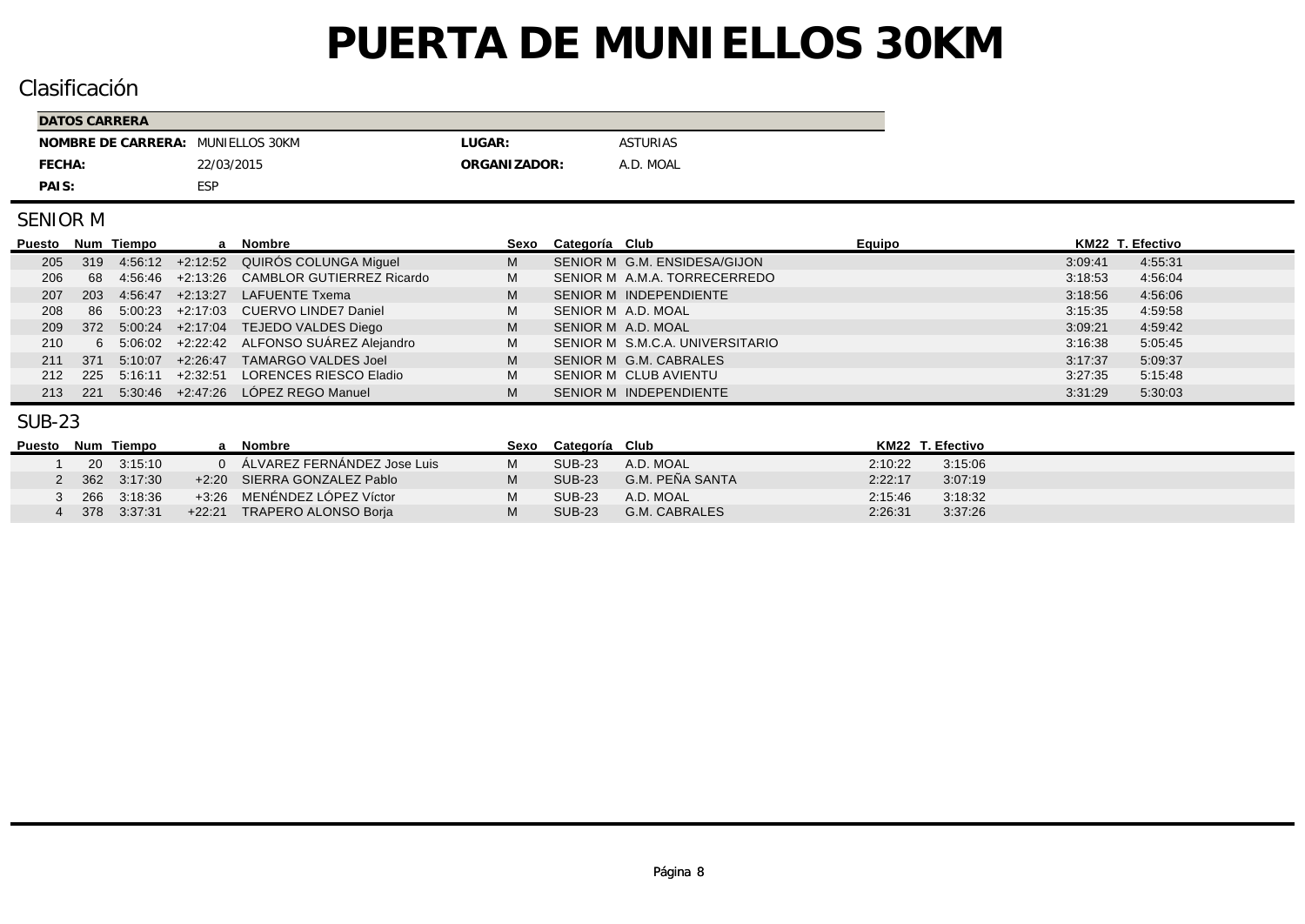## Clasificación

| DATOS CARRERA                     |            |              |                 |  |  |  |  |  |
|-----------------------------------|------------|--------------|-----------------|--|--|--|--|--|
| NOMBRE DE CARRERA: MUNIELLOS 30KM |            | LUGAR:       | <b>ASTURIAS</b> |  |  |  |  |  |
| FECHA:                            | 22/03/2015 | ORGANIZADOR: | A.D. MOAL       |  |  |  |  |  |
| PAIS:                             | <b>ESP</b> |              |                 |  |  |  |  |  |

VET A F

| Puesto          |       | Num Tiempo |            | a Nombre                             | Sexo | Categoría Club |                      | Equipo                     | KM22 T. Efectivo |         |
|-----------------|-------|------------|------------|--------------------------------------|------|----------------|----------------------|----------------------------|------------------|---------|
|                 | 18    | 3:23:55    | $\Omega$   | ALVAREZ CRESPO Susana                |      | <b>VET A F</b> | C.D. PILOÑA DEPORTE  |                            | 2:20:38          | 3:23:45 |
|                 | 2 111 | 3:28:04    | $+4:09$    | <b>FERNANDEZ PINTOR Eva</b>          |      | <b>VET A F</b> |                      | YANIRO TEAM TRAIL          | 2:24:49          | 3:27:55 |
|                 | 43    | 3:45:57    | $+22:02$   | <b>BELLO ESCLARÍN Esther</b>         |      | <b>VET A F</b> | C.D. RELIEVE         |                            | 2:31:51          | 3:45:45 |
|                 | 345   | 3:46:26    | $+22:31$   | ROZAS GARCIA Conchita                |      | <b>VET A F</b> | A.D. MOAL            |                            | 2:33:24          | 3:46:13 |
|                 | 19    | 4:14:40    | $+50.45$   | ALVAREZ FERNANDEZ Ana                |      | VET A F        | A.D. MOAL            |                            | 2:49:17          | 4:14:26 |
| 6               | 110   | 4:17:05    | $+53.10$   | FERNANDEZ DIAZ Manu                  | M    | <b>VET A F</b> | <b>INDEPENDIENTE</b> |                            | 2:49:28          | 4:16:34 |
|                 | 106   | 4:18:51    | $+54.56$   | EXPÓSITO ÁLVAREZ María Jesús         |      | <b>VET A F</b> | C.D.ESPORTATE        |                            | 2:57:14          | 4:18:12 |
|                 | 8 139 | 4:21:25    | $+57:30$   | <b>GALLEGO MONTORO Silvia</b>        |      | <b>VET A F</b> | C.M. OXIGENO         |                            | 2:56:19          | 4:21:08 |
|                 | 41    | 4:22:45    | $+58:50$   | BARRAGAN MUÑOZ Rocio                 |      | <b>VET A F</b> |                      |                            | 2:52:23          | 4:22:36 |
| 10 <sup>1</sup> | 393   | 4.24.48    | $+1:00:53$ | <b>MACHO GARCIA Beatriz</b>          |      | <b>VET A F</b> | <b>CRONOASTUR</b>    |                            | 2:56:51          | 4:24:36 |
|                 | 206   | 4:27:03    | $+1.03.08$ | LAVANDERA FERNANDEZ Eva              |      | <b>VET A F</b> | C.D. PILOÑA DEPORTE  |                            | 3:00:48          | 4:26:47 |
| 12              | 153   | 4.37.35    | $+1.13.40$ | <b>GARCIA GONZALEZ Dolores</b>       |      | <b>VET A F</b> | <b>INDEPENDIENTE</b> |                            | 3:04:49          | 4:37:13 |
| 13.             | 105   | 4:44:31    | $+1:20:36$ | <b>ESTRADA MONTES Olvido</b>         |      | <b>VET A F</b> | <b>CLUB AVIENTU</b>  | <b>AVIENTU SOLORUNNERS</b> | 3:09:45          | 4:44:11 |
| 14              | 63    | 4.51.03    | $+1.27.08$ | CADENAS ALONSO Carmen M <sup>a</sup> |      | VET A F        | A.D. MOAL            |                            | 3:10:26          | 4:50:28 |
| 15              | 355   | 5:25:34    | $+2:01:39$ | <b>SANCHEZ PANDAL Anita</b>          |      | <b>VET A F</b> |                      | <b>CLUB RUNGOSAY</b>       | 3:26:43          | 5:24:52 |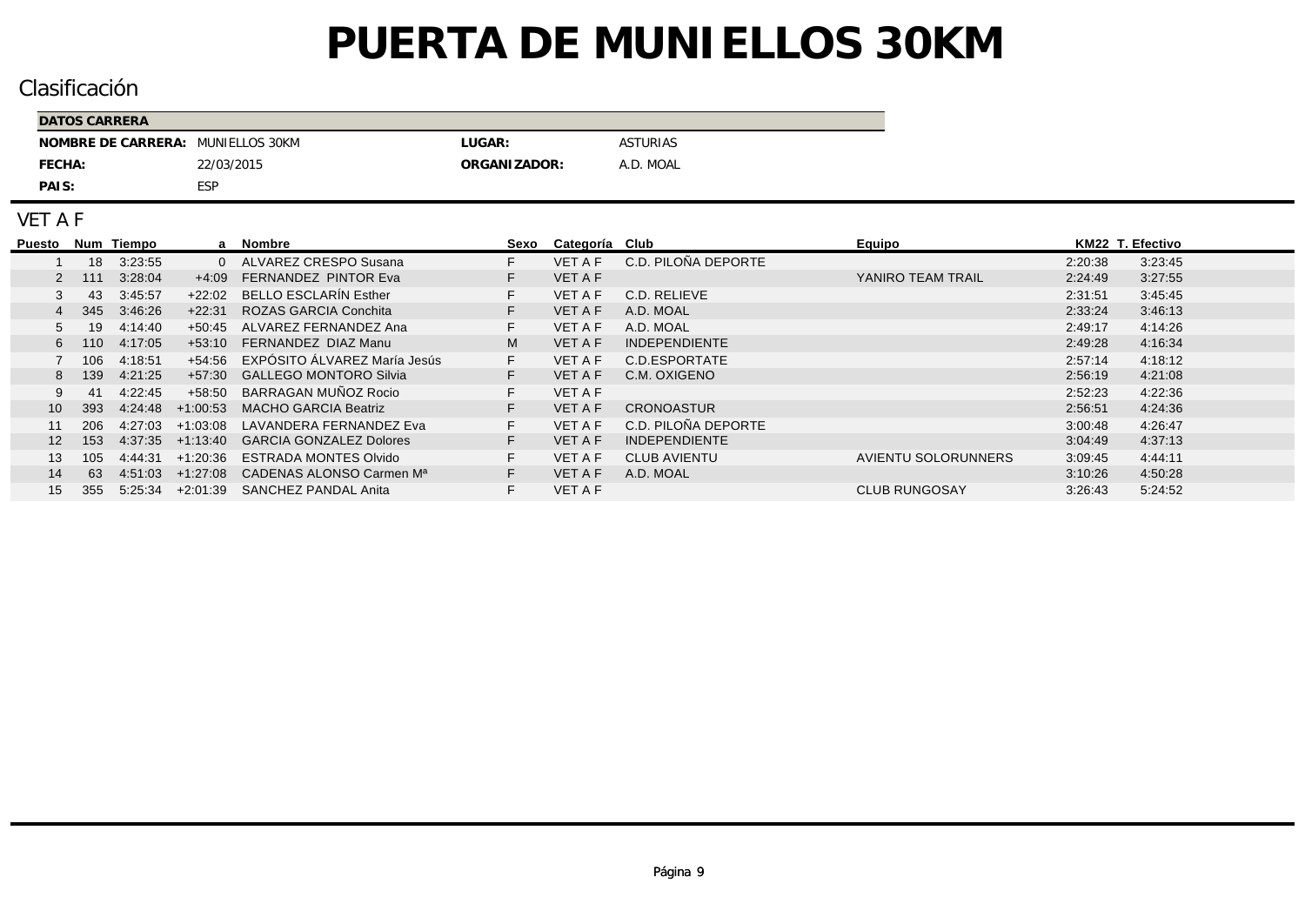## Clasificación

| DATOS CARRERA                     |            |              |                 |  |  |  |  |  |  |
|-----------------------------------|------------|--------------|-----------------|--|--|--|--|--|--|
| NOMBRE DE CARRERA: MUNIELLOS 30KM |            | LUGAR:       | <b>ASTURIAS</b> |  |  |  |  |  |  |
| FECHA:                            | 22/03/2015 | ORGANIZADOR: | A.D. MOAL       |  |  |  |  |  |  |
| PAIS:                             | ESP        |              |                 |  |  |  |  |  |  |

#### VET A M

| <b>Puesto</b> |     | Num Tiempo |                      | a Nombre                                         | Sexo | Categoría Club |                                    | Equipo                           | KM22 T. Efectivo |         |
|---------------|-----|------------|----------------------|--------------------------------------------------|------|----------------|------------------------------------|----------------------------------|------------------|---------|
|               | 395 | 2:55:46    |                      | 0 DEL VALLE MARIA Juan Carlos                    | м    | <b>VET A M</b> | CANGAS DE ONIS ATLETISMO           |                                  | 2:01:07          | 2:55:44 |
|               | 305 | 2:57:42    | $+1:56$              | PEREZ PEREZ Jose Manuel                          | м    | <b>VET A M</b> | TOSCAF RECTA FINAL TRAIL           |                                  | 2:01:12          | 2:57:40 |
| 3             | 66  | 3:01:30    | $+5.44$              | CALVO REDONDO Salvador                           | M    | <b>VET A M</b> |                                    | <b>AVIVA SPORT</b>               | 2:00:43          | 3:01:30 |
|               | 300 | 3:06:50    | $+11:04$             | PEDREGAL PRADOS Valentín Antonio                 | M    | VET A M        | G.M. PEÑA SANTA                    |                                  | 2:07:41          | 3:06:49 |
|               | 298 | 3:09:47    | $+14:01$             | PANDO SANCHEZ Jose Antonio                       | M    | <b>VET A M</b> | C.D. RELIEVE                       |                                  | 2:06:18          | 3:09:46 |
| 6             | 85  | 3:10:29    | $+14:43$             | <b>COUTO GARCIABLANCO Rafa</b>                   | M    | VET A M        | A.D. MOAL                          |                                  | 2:09:57          | 3:10:22 |
|               | 182 | 3:13:44    | $+17:58$             | <b>GONZALEZ FERNANDEZ Antonio</b>                | M    | <b>VET A M</b> | A.D. MOAL                          |                                  | 2:12:13          | 3:13:42 |
| 8             | 95  | 3:16:11    | $+20:25$             | DÍAZ VAZQUEZ Manu                                | M    | VET A M        | CAFES TOSCAF-GMEA                  |                                  | 2:12:17          | 3:16:06 |
|               | 309 | 3:23:44    | $+27:58$             | PÉREZ SUÁREZ Tomás                               | M    | <b>VET A M</b> | <b>C.D. PICU DUBIL</b>             |                                  | 2:15:48          | 3:23:41 |
| 10            | 253 | 3:23:51    | $+28:05$             | MENDEZ ALONSO David                              | M    | VET A M        | S.M. CENTRO ASTURIANO DE OVIEDO    |                                  | 2:15:35          | 3:23:46 |
| 11            | 108 | 3:24:27    | $+28:41$             | <b>FAES ABOLI Avelino</b>                        | M    | <b>VET A M</b> | <b>CAFES TOSCAF-GMEA</b>           |                                  | 2:20:00          | 3:24:21 |
| 12            | 35  | 3:25:10    | $+29:24$             | ARIAS FERNANDEZ Eduardo                          | м    | VET A M        | A.D. MOAL                          |                                  | 2:19:39          | 3:24:56 |
| 13            | 289 | 3:28:24    | $+32:38$             | NUÑEZ CONCHA Alejandro                           | M    | <b>VET A M</b> | <b>GALGADAS CANICROSS ASTURIES</b> |                                  | 2:20:35          | 3:28:22 |
| 14            | 250 | 3:29:25    | $+33:39$             | MARTÍNEZ RODRÍGUEZ José                          | M    | VET A M        | A.D. MOAL                          |                                  | 2:22:51          | 3:29:23 |
| 15            | 245 | 3:30:54    | $+35:08$             | MARTÌNEZ ANTUÑA Josè Blas                        | M    | <b>VET A M</b> | <b>CLUB AVIENTU</b>                | <b>AVIENTU SOLORUNNERS</b>       | 2:25:32          | 3:30:49 |
| 16            | 322 | 3:34:58    |                      | +39:12 REDONDO BLANCO Marcelino                  | M    | <b>VET A M</b> |                                    | INTELLIGENT-INTERVAL             | 2:21:14          | 3:34:51 |
| 17            | 303 | 3:36:35    | $+40:49$             | PEREZ FERNANDEZ Francisco De Asis                | M    | <b>VET A M</b> | S.M. CENTRO ASTURIANO DE OVIEDO    |                                  | 2:23:33          | 3:36:27 |
| 18            | 195 | 3:38:18    | $+42:32$             | <b>GRIJALVO NÚÑEZ Fernando</b>                   | M    | <b>VET A M</b> | <b>CLUB AVIENTU</b>                | <b>AVIENTU SOLORUNNERS</b>       | 2:25:41          | 3:38:14 |
| 19            | 214 | 3:38:33    | $+42:47$             | <b>LOPEZ HIDALGO Jesus</b>                       | М    | <b>VET A M</b> | <b>INDEPENDIENTE</b>               |                                  | 2:22:34          | 3:38:24 |
| 20            | 263 | 3:39:22    | $+43:36$             | MENENDEZ FERNANDEZ Jose Antonio                  | м    | <b>VET A M</b> |                                    |                                  | 2:24:18          | 3:39:08 |
| 21            | 262 | 3:41:25    | $+45:39$             | MENENDEZ FERNANDEZ Faustino                      | M    | <b>VET A M</b> | <b>C.D. PICU DUBIL</b>             |                                  | 2:29:43          | 3:41:13 |
| 22            | 399 | 3:42:59    | $+47:13$             | SOTO ZARAGOZA Kike                               | M    | <b>VET A M</b> | CANGAS DE ONIS ATLETISMO           |                                  | 2:25:05          | 3:42:54 |
| 23            | 386 | 3:45:44    | $+49:58$             | <b>VICENTE LOPEZ Juan Carlos</b>                 | M    | <b>VET A M</b> | <b>G.M. REINO ASTUR</b>            |                                  | 2:32:55          | 3:45:31 |
| 24            | 169 | 3:46:49    | $+51:03$             | <b>GOMEZ LLAMEDO Franciso Jose</b>               | M    | <b>VET A M</b> | S.M. CENTRO ASTURIANO DE OVIEDO    |                                  | 2:32:51          | 3:46:34 |
| 25            | 264 | 3:49:59    | $+54:13$             | MENENDEZ GAYO Ambrosio                           | M    | <b>VET A M</b> |                                    |                                  | 2:35:25          | 3:49:37 |
| 26            | 279 | 3:59:05    | $+1:03:19$           | MORO GONZÁLEZ Florencio                          | M    | VET A M        | A.D. MOAL                          |                                  | 2:38:24          | 3:58:27 |
| 27            | 211 | 3:59:39    | $+1:03:53$           | LOPEZ ENCINA Eugenio                             | M    | <b>VET A M</b> |                                    |                                  | 2:37:14          | 3:59:19 |
| 28            | 189 | 3:59:39    | $+1:03:53$           | <b>GONZALEZ PEREZ Ramon</b>                      | M    | VET A M        | A.D. MOAL                          |                                  | 2:37:05          | 3:59:17 |
| 29            | 227 |            | $4:02:09$ $+1:06:23$ | LOUGEDO VILLAMEA Jose Angel                      | M    | <b>VET A M</b> | A.D. MOAL                          |                                  | 2:43:50          | 4:01:53 |
| 30            | 330 |            | $4:02:23$ $+1:06:37$ | RODRIGUEZ BURGUEÑO Javier                        | М    | VET A M        | S.M. CENTRO ASTURIANO DE OVIEDO    |                                  | 2:46:07          | 4:02:00 |
| 31            | 270 |            | $4.03.42 + 1.07.56$  | <b>MERILLAS MARTINEZ Jesus</b>                   | M    | <b>VET A M</b> | <b>INDEPENDIENTE</b>               |                                  | 2:41:19          | 4:03:20 |
| 32            | 98  |            | $4:05:18$ +1:09:32   | DONIZ LÓPEZ Antonio                              | M    | <b>VET A M</b> | <b>INDEPENDIENTE</b>               |                                  | 2:44:01          | 4:04:54 |
| 33            | 223 |            |                      | 4:05:43 +1:09:57 LOREDO FERNANDEZ Manuel         | М    | VET A M        | A.D. MOAL                          |                                  | 2:42:38          | 4:05:06 |
| 34            | 89  |            |                      | 4:07:06 +1:11:20 DEL VALLE REVUELTA Miguel Angel | м    | <b>VET A M</b> |                                    | ADRENALINOS EXTREME TEAM 2:41:01 |                  | 4:06:49 |
|               |     |            |                      |                                                  |      |                |                                    |                                  |                  |         |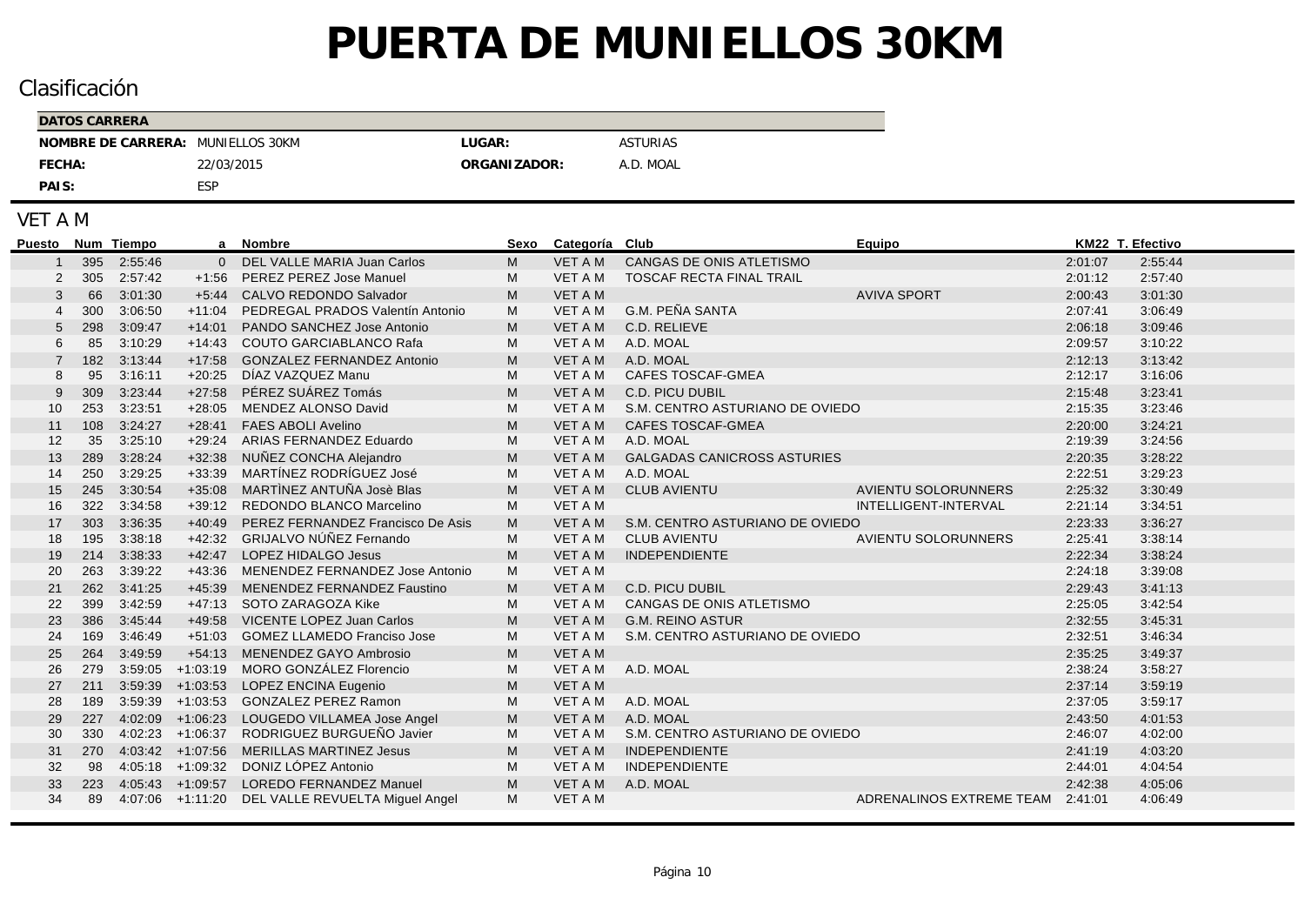## Clasificación

| DATOS CARRERA                     |            |               |                 |  |  |  |  |  |
|-----------------------------------|------------|---------------|-----------------|--|--|--|--|--|
| NOMBRE DE CARRERA: MUNIELLOS 30KM |            | LUGAR:        | <b>ASTURIAS</b> |  |  |  |  |  |
| FECHA:                            | 22/03/2015 | ORGANI ZADOR: | A.D. MOAL       |  |  |  |  |  |
| PAIS:                             | ESP        |               |                 |  |  |  |  |  |

#### VET A M

| Puesto |     | Num Tiempo | a                    | Nombre                                      | Sexo | Categoría Club |                             | Equipo                     | KM22 T. Efectivo |         |
|--------|-----|------------|----------------------|---------------------------------------------|------|----------------|-----------------------------|----------------------------|------------------|---------|
| 35     | 109 | 4:09:21    | $+1:13:35$           | FELGUEROSO VILLAVERDE Ignacio               | M    | <b>VET A M</b> | <b>INDEPENDIENTE</b>        |                            | 2:47:29          | 4:08:43 |
| 36     | 49  | 4:09:44    | $+1:13:58$           | <b>BERNARDOS RONQUILLO Valentin</b>         | M    | VET A M        | <b>CLUB CORRER ASTURIAS</b> |                            | 2:46:16          | 4:09:04 |
| 37     | 143 |            | $4:11:36$ $+1:15:50$ | <b>GARCIA CUETOS Alfredo</b>                | M    | VET A M        | G.M. PEÑA MEA               |                            | 2:47:54          | 4:11:10 |
| 38     | 381 | 4:12:37    | $+1:16:51$           | URIA MENENDEZ Fernando                      | M    | VET A M        | A.D. MOAL                   |                            | 2:47:20          | 4:12:22 |
| 39     | 77  |            | $4:12:39$ $+1:16:53$ | <b>CASIELLES SEVARES Rafa</b>               | M    | VET A M        | <b>CLUB AVIENTU</b>         |                            | 2:47:28          | 4:12:12 |
| 40     | 154 |            | $4:12:40$ +1:16:54   | <b>GARCIA GUTIÉRREZ Florentino</b>          | М    | VET A M        | XATOS DEL NALON             |                            | 2:52:07          | 4:12:21 |
| 41     | 226 |            | $4:13:47$ $+1:18:01$ | LORENZANA CASCALLANA Agustin                | M    | VET A M        | <b>CLUB CORRER ASTURIAS</b> |                            | 2:47:37          | 4:13:02 |
| 42     | 272 | 4:14:16    | $+1:18:30$           | <b>MIER MIER Manuel</b>                     | м    | VET A M        | G.M. CABRALES               |                            | 2:55:46          | 4:13:46 |
| 43     | 142 |            | $4:14:35$ $+1:18:49$ | <b>GARCIA BUSTO Eduardo</b>                 | M    | VET A M        | A.D. MOAL                   |                            | 2:45:30          | 4:14:15 |
| 44     | 58  | 4:17:04    | $+1:21:18$           | <b>BUENO RODRIGUEZ Jose Luis</b>            | м    | VET A M        | <b>CLUB CORRER ASTURIAS</b> |                            | 2:49:25          | 4:16:34 |
| 45     | 193 | 4:18:36    | $+1:22:50$           | GONZÁLEZ ZARABOZO Javier                    | M    | <b>VET A M</b> | <b>CLUB CORRER ASTURIAS</b> |                            | 2:48:58          | 4:18:10 |
| 46     | 62  | 4:18:38    | $+1:22:52$           | <b>CACHON FREIJE José Manuel</b>            | M    | VET A M        | A.D. MOAL                   |                            | 2:47:20          | 4:18:34 |
| 47     | 25  |            |                      | 4:20:10 +1:24:24 ALVAREZ PEREZ Miguel       | M    | VET A M        | G.M. ENSIDESA/GIJON         |                            | 2:49:06          | 4:19:30 |
| 48     | 10  |            |                      | 4:23:53 +1:28:07 ALONSO DE LA TORRE Ignacio | М    | VET A M        | <b>INDEPENDIENTE</b>        |                            | 2:56:01          | 4:23:21 |
| 49     | 107 | 4:25:29    | $+1:29:43$           | EXPÓSITO ÁLVAREZ Roberto                    | M    | VET A M        | C.D.ESPORTATE               |                            | 2:55:43          | 4:24:51 |
| 50     | 202 | 4:30:01    | $+1:34:15$           | JUNQUERA GONZALEZ Jose Luis                 | м    | VET A M        | <b>INDEPENDIENTE</b>        |                            | 2:53:41          | 4:29:24 |
| 51     | 296 |            | $4:30:41 +1:34:55$   | <b>OSORO GARCIA Juan</b>                    | M    | VET A M        | A.D. MOAL                   |                            | 2:51:17          | 4:30:02 |
| 52     | 348 | 4:45:48    | $+1:50:02$           | <b>SAINZA GARCIA Juan Carlos</b>            | M    | VET A M        | <b>CLUB AVIENTU</b>         | AVIENTU SOLORUNNERS        | 3:17:50          | 4:45:36 |
| 53     | 218 | 5:02:33    | $+2:06:47$           | LÓPEZ MORENO Fernando                       | M    | <b>VET A M</b> |                             | ESTRELLA DE GALICIA-LA TR  | 3:22:31          | 5:02:14 |
| 54     | 302 | 5:12:19    | $+2:16:33$           | PEREZ CORDERO Fernando Carlos               | M    | VET A M        | <b>INDEPENDIENTE</b>        |                            | 3:23:30          | 5:11:45 |
| 55     | 70  | 5:20:17    | $+2:24:31$           | CAMINO VAZQUEZ Agustín                      | M    | <b>VET A M</b> | <b>CLUB AVIENTU</b>         | <b>AVIENTU SOLORUNNERS</b> | 3:31:56          | 5:19:33 |
| 56     | 356 | 5:25:34    | $+2:29:48$           | <b>SANCHEZ PANDAL José</b>                  | м    | VET A M        |                             | <b>CD RUNGOSAY</b>         | 3:26:39          | 5:24:51 |
| 57     | 261 |            | $5:33:45$ $+2:37:59$ | MENDO GORDILLO Avelino                      | M    | VET A M        | C.D.ESPORTATE               |                            |                  | 5:33:07 |